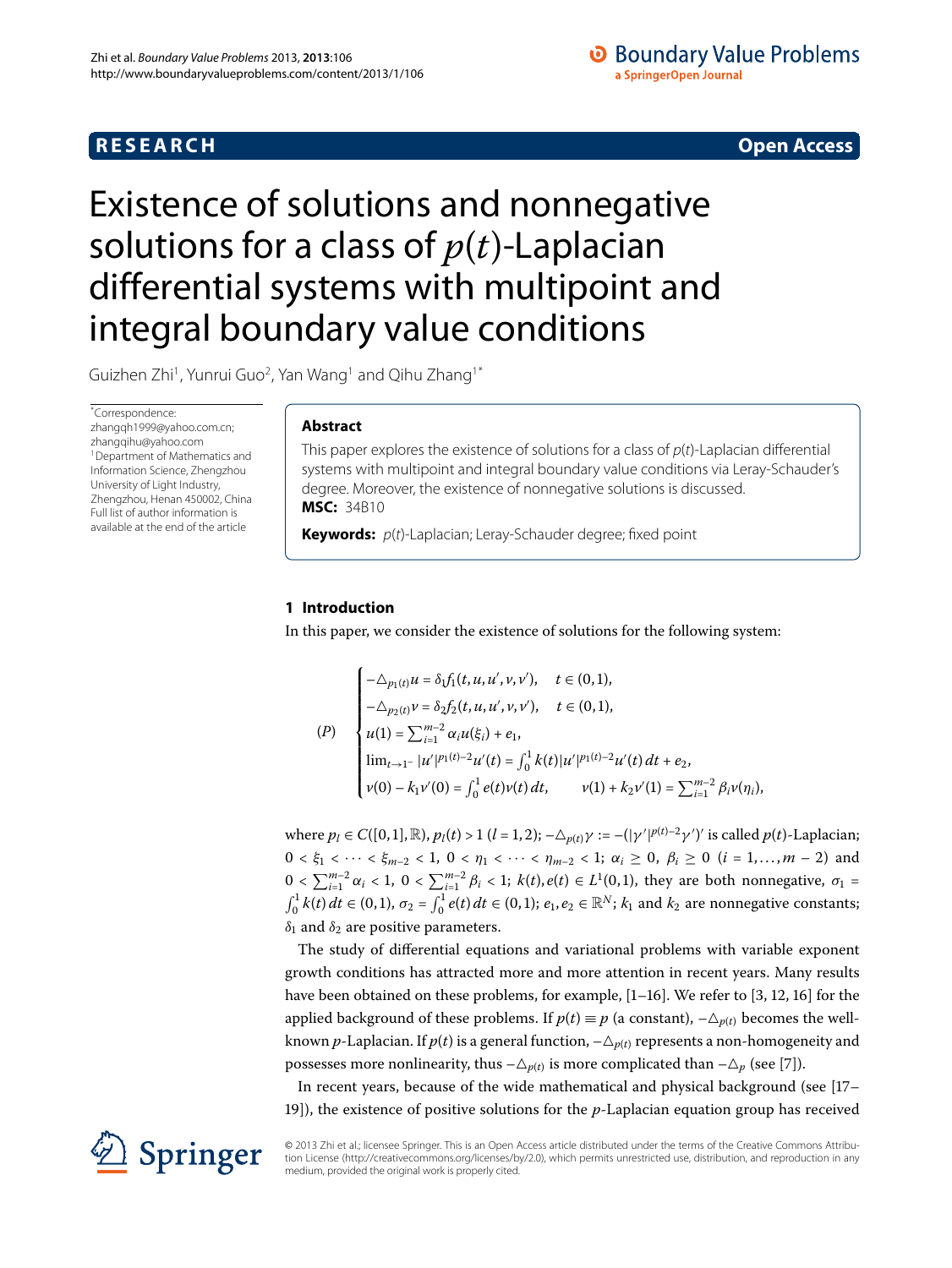extensive attention. Especially, when  $p = 2$ , the existence of positive solutions for the equation group boundary value problems has been obtained (see  $[20-25]$  $[20-25]$ ). On the integral boundary value problems, we refer to  $[26-30]$  $[26-30]$ . But as for the  $p(t)$ -Laplacian equation group, there are few papers dealing with the existence of solutions, especially the existence of solutions for the systems with multipoint and integral boundary value problems. Therefore, when  $p(t)$  is a general function, this paper mainly investigates the existence of solutions for a class of  $p(t)$ -Laplacian differential systems with multipoint and integral boundary value conditions. Moreover, we discuss the existence of nonnegative solutions.

Let  $N \ge 1$  and  $J = [0, 1]$ , the function  $f_l = (f_l^1, \ldots, f_l^N) : J \times \mathbb{R}^N \times \mathbb{R}^N \times \mathbb{R}^N \times \mathbb{R}^N \to \mathbb{R}^N$ ,  $(l = 1, 2)$  is assumed to be Carathéodory, by which we mean:

- (i) For almost every  $t \in J$ , the function  $f_l(t,\cdot,\cdot,\cdot,\cdot)$  is continuous;
- (ii) For each  $(x, y, z, w) \in \mathbb{R}^N \times \mathbb{R}^N \times \mathbb{R}^N \times \mathbb{R}^N$ , the function  $f_i(\cdot, x, y, z, w)$  is measurable on *J*;
- (iii) For each  $R > 0$ , there are  $\beta_R$ ,  $\rho_R \in L^1(J, \mathbb{R})$  such that, for almost every  $t \in J$  and every  $(x, y, z, w) \in \mathbb{R}^N \times \mathbb{R}^N \times \mathbb{R}^N \times \mathbb{R}^N$  with  $|x| \leq R$ ,  $|y| \leq R$ ,  $|z| \leq R$ ,  $|w| \leq R$ , one has

$$
\big|f_1(t,x,y,z,w)\big|\leq \beta_R(t),\qquad \big|f_2(t,x,y,z,w)\big|\leq \rho_R(t).
$$

Throughout the paper, we denote

$$
|\gamma'|^{p(0)-2}\gamma'(0) = \lim_{t \to 0^+} |\gamma'|^{p(t)-2}\gamma'(t),
$$
  

$$
|\gamma'|^{p(1)-2}\gamma'(1) = \lim_{t \to 1^-} |\gamma'|^{p(t)-2}\gamma'(t).
$$

The inner product in  $\mathbb{R}^N$  will be denoted by  $\langle\cdot,\cdot\rangle,|\cdot|$  will denote the absolute value and the Euclidean norm on  $\mathbb{R}^N$ . For  $N \geq 1$ , we set  $C = C(J, \mathbb{R}^N)$ ,  $C^1 = \{ \gamma \in C \mid \gamma' \in C \}$ ;  $W =$  $\{(u, v) | u, v \in C^1\}$ . For any  $\gamma(t) = (\gamma^1(t), ..., \gamma^N(t)) \in C$ , we denote  $|\gamma^i|_0 = \max_{t \in [0,1]} |\gamma^i(t)|$ ,  $\|\gamma\|_0 = (\sum_{i=1}^N |\gamma^i|_0^2)^{\frac{1}{2}}$  and  $\|\gamma\|_1 = \|\gamma\|_0 + \|\gamma'\|_0$ . For any  $(u, v) \in W$ , we denote  $\|(u, v)\| =$  $||u||_1 + ||v||_1$ . Spaces *C*, *C*<sup>1</sup> and *W* will be equipped with the norm  $|| \cdot ||_0$ ,  $|| \cdot ||_1$  and  $|| \cdot ||$ , respectively. Then  $(C, \|\cdot\|_0)$ ,  $(C^1, \|\cdot\|_1)$  and  $(W, \|\cdot\|)$  are Banach spaces. Denote  $L^1$  =  $L^1(J,\mathbb{R}^N)$  with the norm  $\|\gamma\|_{L^1} = \left[\sum_{i=1}^N (\int_0^1 |\gamma^i| dt)^2\right]^{\frac{1}{2}}$ .

We say a function  $(u, v) : J \to \mathbb{R}^N$  is a solution of  $(P)$  if  $(u, v) \in W$  satisfies the differential equation in (*P*) a.e. on *J* and the boundary value conditions.

In this paper, we always use *Ci* to denote positive constants if this does not lead to confusion. Denote

$$
b^- = \inf_{t \in J} b(t), \qquad b^+ = \sup_{t \in J} b(t) \quad \text{for any } b \in C(J, \mathbb{R}).
$$

We say  $f_l$  ( $l = 1, 2$ ) satisfies a sub-( $p_l^-$  – 1) growth condition if  $f_l$  satisfies

$$
\lim_{|x|+|y|+|z|+|w|\to+\infty} \frac{f_l(t,x,y,z,w)}{(|x|+|y|+|z|+|w|)^{q_l(t)-1}} = 0 \quad \text{ for } t \in J \text{ uniformly,}
$$

where  $q_l(t) \in C(J, \mathbb{R})$ , and  $1 < q_l^- \leq q_l^+ < p_l^-$ . We say  $f_l$  satisfies a general growth condition if  $f_l$  does not satisfy a sub- $(p_l^- - 1)$  growth condition.

We will discuss the existence of solutions for (*P*) in the following two cases: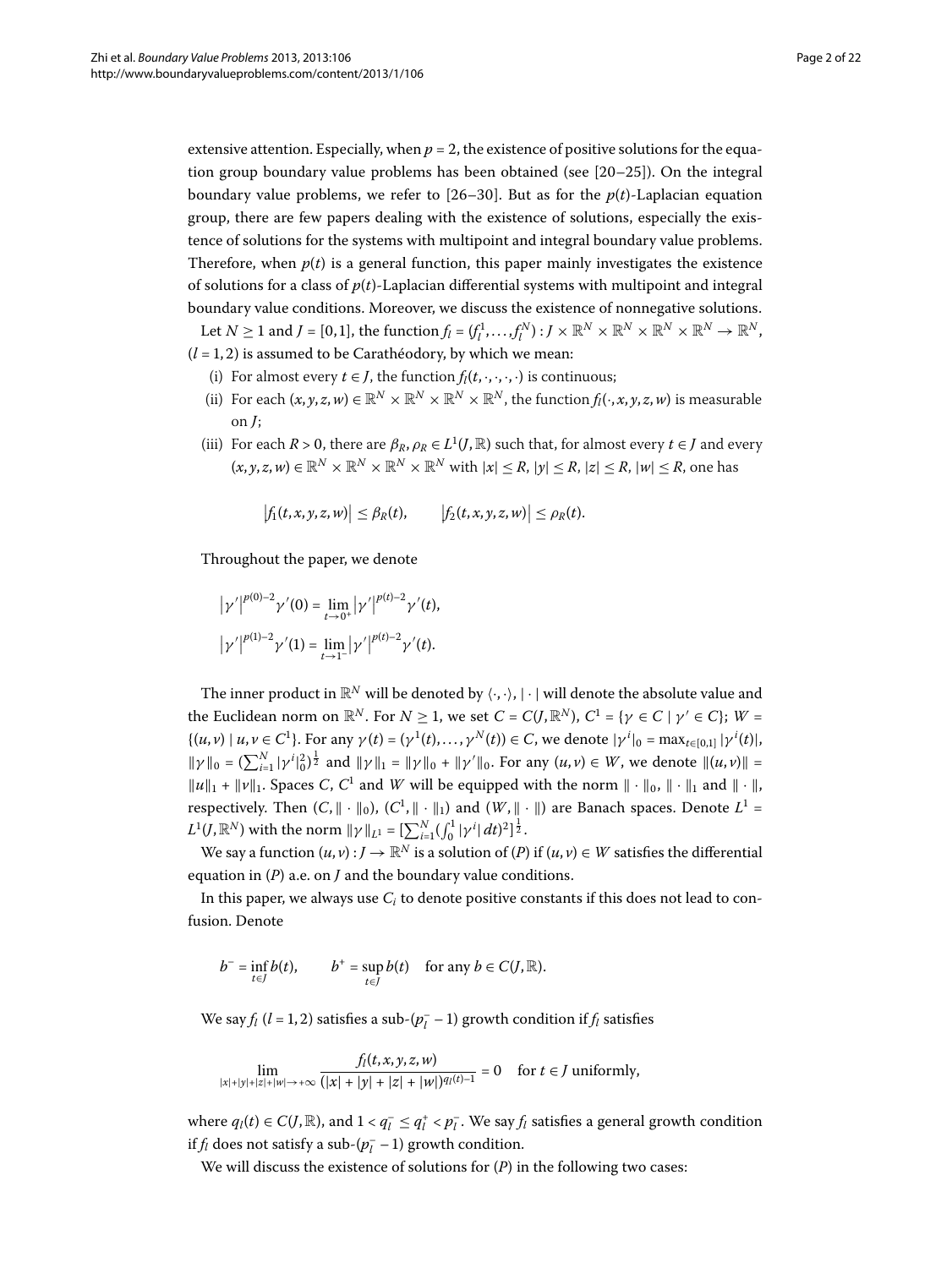- (i)  $f_l$  satisfies a sub- $(p_l^- 1)$  growth condition for  $l = 1, 2;$
- (ii)  $f_l$  satisfies a general growth condition for  $l = 1, 2$ .

<span id="page-2-5"></span><span id="page-2-0"></span>This paper is organized as follows. In Section 2[,](#page-9-0) we do some preparation. In Section 3, we discuss the existence of solutions of  $(P)$ . Finally[,](#page-16-0) in Section 4, we discuss the existence of nonnegative solutions for (*P*).

## **2 Preliminary**

For any  $(t, x) \in J \times \mathbb{R}^N$ , denote  $\varphi_{p_l}(t, x) = |x|^{p_l(t)-2} x$   $(l = 1, 2)$ . Obviously,  $\varphi_{p_l}$  has the following properties.

**Lemma 2.1** (see [\[](#page-21-13)5])  $\varphi_{p_l}$  *is a continuous function and satisfies the following*:

(i) *For any*  $t \in [0, 1]$ ,  $\varphi_{p_l}(t, \cdot)$  *is strictly monotone, that is,* 

$$
\left\langle \varphi_{p_l}(t,x_1)-\varphi_{p_l}(t,x_2),x_1-x_2\right\rangle>0 \quad \textit{for any } x_1,x_2\in\mathbb{R}^N, x_1\neq x_2.
$$

(ii) *There exists a function*  $\beta_l$ :  $[0, +\infty) \to [0, +\infty)$ ,  $\beta_l(s) \to +\infty$  *as*  $s \to +\infty$ , *such that* 

<span id="page-2-1"></span>
$$
\big\langle \varphi_{p_l}(t,x),x\big\rangle \geq \beta_l\big(|x|\big)|x| \quad \text{for all } x \in \mathbb{R}^N.
$$

It is well known that  $\varphi_{p_l}(t,\cdot)$  is a homeomorphism from  $\mathbb{R}^N$  to  $\mathbb{R}^N$  for any fixed  $t\in [0,1].$ For any  $t \in J$ , denote by  $\varphi_{p_l}^{-1}(t, \cdot)$  the inverse operator of  $\varphi_{p_l}(t, \cdot)$ , then

$$
\varphi_{p_l}^{-1}(t,x)=|x|^{\frac{2-p_l(t)}{p_l(t)-1}}x,\quad\text{for }x\in\mathbb{R}^N\backslash\{0\},\qquad\varphi_{p_l}^{-1}(t,0)=0.
$$

It is clear that  $\varphi_{p_l}^{-1}(t,\cdot)$  is continuous and sends bounded sets into bounded sets. Let us now consider the following problem:

<span id="page-2-2"></span>
$$
-(\varphi_{p_1}(t, u'(t)))' = g_1(t), \quad t \in (0, 1), \tag{1}
$$

with the boundary value condition

<span id="page-2-3"></span>
$$
u(1) = \sum_{i=1}^{m-2} \alpha_i u(\xi_i) + e_1, \qquad \lim_{t \to 1^-} |u'|^{p_1(t)-2} u'(t) = \int_0^1 k(t) |u'|^{p_1(t)-2} u'(t) dt + e_2,
$$
 (2)

where  $g_1 \in L^1$ . If *u* is a solution of [\(](#page-2-2)1[\)](#page-2-1) with (2), by integrating (1) from 0 to *t*, we find that

$$
\varphi_{p_1}(t, u'(t)) = \varphi_{p_1}(0, u'(0)) - \int_0^t g_1(s) \, ds. \tag{3}
$$

Denote  $a_1 = \varphi_{p_1}(0, u'(0))$ . It is easy to see that  $a_1$  is dependent on  $g_1(\cdot)$ . Define operator  $F: L^1 \longrightarrow C$  as

<span id="page-2-4"></span>
$$
F(g_1)(t) = \int_0^t g_1(s) ds, \quad \forall t \in J, \forall g_1 \in L^1.
$$

From  $(3)$  $(3)$ , we have

$$
u'(t) = \varphi_{p_1}^{-1} \big[ t, a_1 - F(g_1) \big]. \tag{4}
$$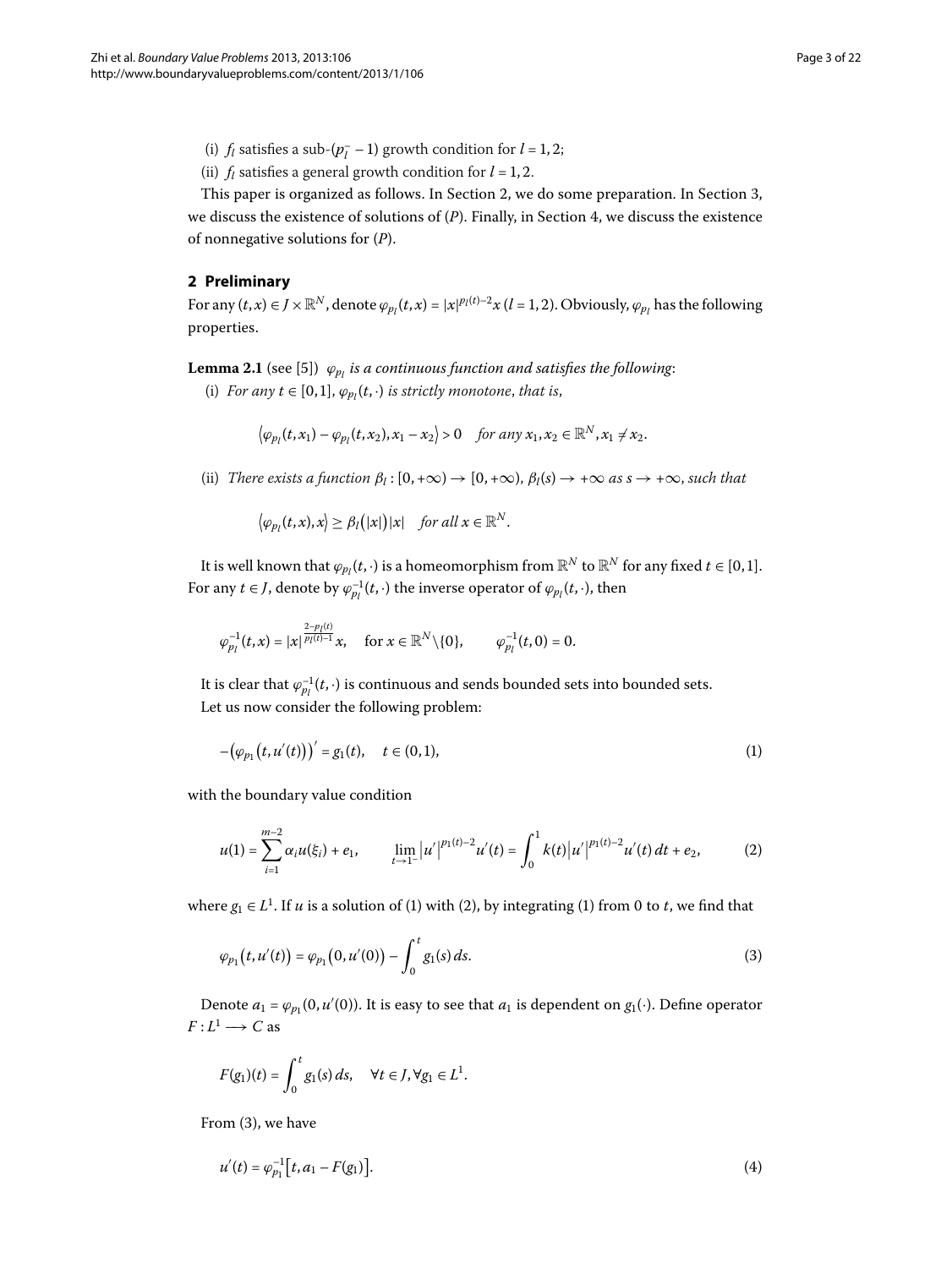By integrating  $(4)$  from 0 to  $t$ , we find that

$$
u(t) = u(0) + F\big\{\varphi_{p_1}^{-1}\big[t, a_1 - F(g_1)\big]\big\}(t), \quad t \in J.
$$

From (2[\)](#page-2-2), we have

$$
a_1 = \frac{\int_0^1 g_1(t) dt - \int_0^1 k(t) \int_0^t g_1(s) ds dt + e_2}{1 - \sigma_1},
$$

and

<span id="page-3-4"></span>
$$
u(0)=\frac{\sum_{i=1}^{m-2}\alpha_i\int_0^{\xi_i}\varphi_{p_1}^{-1}[t,a_1-F(g_1)(t)]\,dt-\int_0^1\varphi_{p_1}^{-1}[t,a_1-F(g_1)(t)]\,dt+e_1}{1-\sum_{i=1}^{m-2}\alpha_i}.
$$

<span id="page-3-3"></span>For fixed  $h_1 \in L^1$ , we define  $a_1 : L^1 \to \mathbb{R}^N$  as

$$
a_1(h_1) = \frac{\int_0^1 h_1(t) dt - \int_0^1 k(t) \int_0^t h_1(s) ds dt + e_2}{1 - \sigma_1}.
$$
\n(5)

It is easy to obtain the following lemma.

**Lemma 2.2**  $a_1: L^1 \to \mathbb{R}^N$  *is continuous and sends bounded sets of*  $L^1$  *to bounded sets of* R*<sup>N</sup>* . *Moreover*,

<span id="page-3-1"></span>
$$
|a_1(h_1)| \leq \frac{2N}{1-\sigma_1} \cdot (||h_1||_{L^1} + |e_2|). \tag{6}
$$

It is clear that  $a_1(\cdot)$  is a compact continuous mapping. Let us now consider another problem

<span id="page-3-2"></span>
$$
-(\varphi_{p_2}(t,\nu'(t)))' = g_2(t), \quad t \in (0,1), \tag{7}
$$

with the boundary value condition

$$
v(0) - k_1 v'(0) = \int_0^1 e(t)v(t) dt, \qquad v(1) + k_2 v'(1) = \sum_{i=1}^{m-2} \beta_i v(\eta_i), \tag{8}
$$

where  $g_2 \in L^1$ . Similar to the discussion of the solutions of [\(](#page-2-2)1) with (2), we have

$$
v'(t) = \varphi_{p_2}^{-1}\big[t, a_2 - F(g_2)\big],
$$

and

<span id="page-3-0"></span>
$$
v(t) = v(0) + F\big\{\varphi_{p_2}^{-1}\big[t, a_2 - F(g_2)\big]\big\}(t), \quad t \in J,
$$

where  $a_2 := \varphi_{p_2}(0, v'(0)), F(g_2)(t) = \int_0^t g_2(s) ds$  for any  $t \in J$ . From  $v(0) - k_1 v'(0) = \int_0^1 e(t)v(t) dt$ , we have

$$
v(0) = \frac{k_1 \varphi_{p_2}^{-1}(0, a_2) + \int_0^1 e(t) \int_0^t \varphi_{p_2}^{-1}[s, a_2 - F(g_2)(s)] ds dt}{1 - \sigma_2}.
$$
\n(9)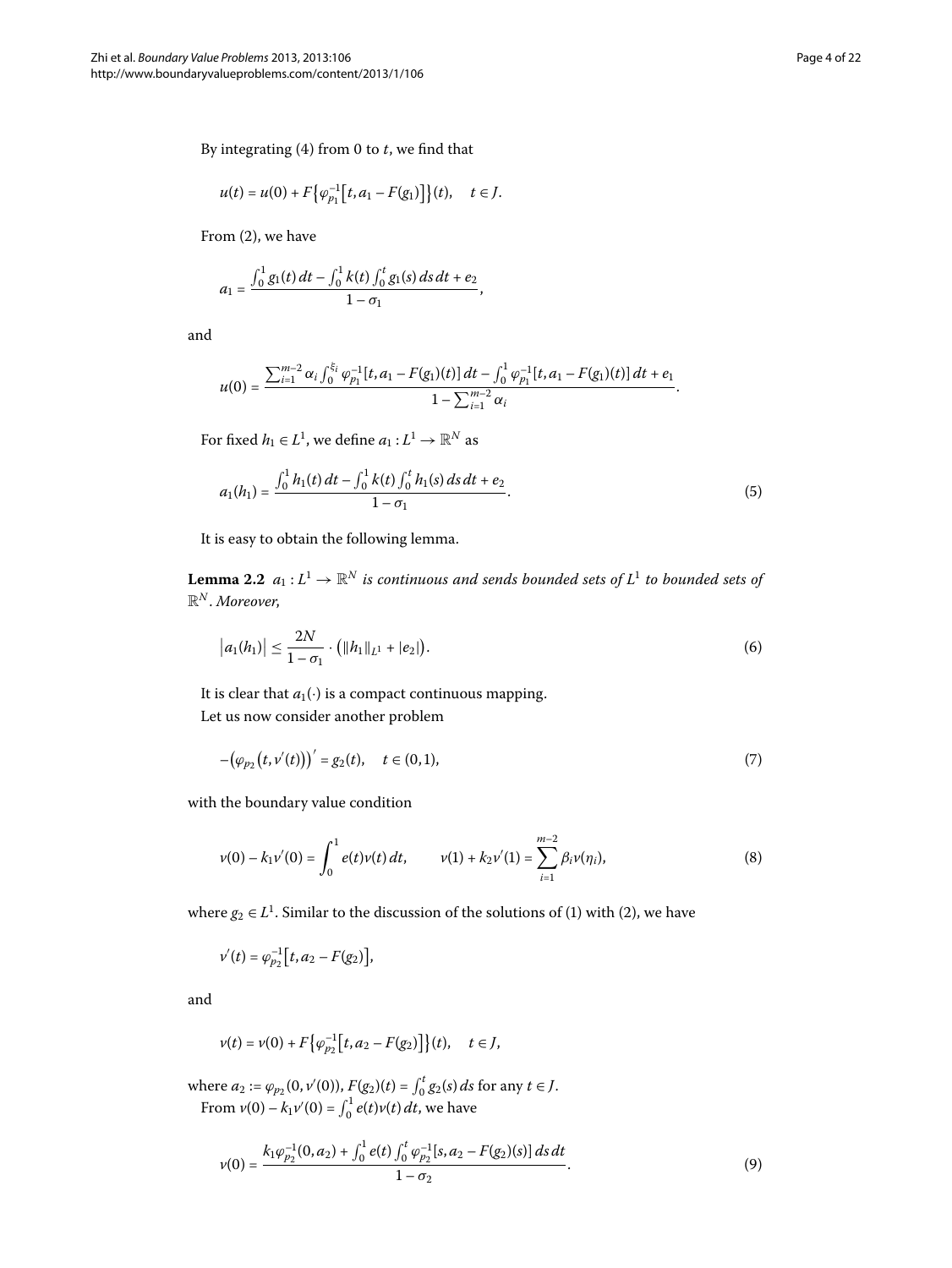<span id="page-4-0"></span>
$$
\nu(0) = \frac{\sum_{i=1}^{m-2} \beta_i \int_0^{\eta_i} \varphi_{p_2}^{-1}[t, a_2 - F(g_2)(t)] dt - \int_0^1 \varphi_{p_2}^{-1}[t, a_2 - F(g_2)(t)] dt}{1 - \sum_{i=1}^{m-2} \beta_i} - \frac{k_2 \varphi_{p_2}^{-1}[1, a_2 - F(g_2)(1)]}{1 - \sum_{i=1}^{m-2} \beta_i}.
$$
\n(10)

From  $(9)$  $(9)$  and  $(10)$ , we have

$$
\frac{k_1 \varphi_{p_2}^{-1}(0, a_2) + \int_0^1 e(t) \int_0^t \varphi_{p_2}^{-1}[s, a_2 - F(g_2)(s)] ds dt}{1 - \sigma_2}
$$
\n
$$
= \frac{\sum_{i=1}^{m-2} \beta_i \int_0^{\eta_i} \varphi_{p_2}^{-1}[t, a_2 - F(g_2)(t)] dt - \int_0^1 \varphi_{p_2}^{-1}[t, a_2 - F(g_2)(t)] dt}{1 - \sum_{i=1}^{m-2} \beta_i}
$$
\n
$$
- \frac{k_2 \varphi_{p_2}^{-1}[1, a_2 - F(g_2)(1)]}{1 - \sum_{i=1}^{m-2} \beta_i}.
$$

For fixed  $h_2 \in C$ , we denote

<span id="page-4-2"></span>
$$
\Lambda_{h_2}(a_2) = \frac{k_1 \varphi_{p_2}^{-1}(0, a_2) + \int_0^1 e(t) \int_0^t \varphi_{p_2}^{-1}[s, a_2 - h_2(s)] ds dt}{1 - \sigma_2} \n- \frac{\sum_{i=1}^{m-2} \beta_i \int_0^{\eta_i} \varphi_{p_2}^{-1}[t, a_2 - h_2(t)] dt - \int_0^1 \varphi_{p_2}^{-1}[t, a_2 - h_2(t)] dt}{1 - \sum_{i=1}^{m-2} \beta_i} \n+ \frac{k_2 \varphi_{p_2}^{-1}[1, a_2 - h_2(1)]}{1 - \sum_{i=1}^{m-2} \beta_i}.
$$

**Lemma 2.3** *The function*  $\Lambda_{h_2}(\cdot)$  *has the following properties:* 

(i) *For any fixed*  $h_2 \in C$ *, the equation* 

<span id="page-4-1"></span>
$$
\Lambda_{h_2}(a_2) = 0 \tag{11}
$$

*has a unique solution*  $\widetilde{a}_2(h_2) \in \mathbb{R}^N$ .

(ii) *The function*  $\widetilde{a_2}: C \to \mathbb{R}^N$ , *defined in* (i), *is continuous and sends bounded sets to bounded sets*. *Moreover*,

$$
\left|\widetilde{a_2}(h_2)\right|\leq 3N||h_2||_0.
$$

*Proof* (i) It is easy to see that

$$
\begin{aligned} \Lambda_{h_2}(a_2)&=\frac{k_1\varphi^{-1}_{p_2}(0,a_2)+\int_0^1e(t)\int_0^t\varphi^{-1}_{p_2}[s,a_2-h_2(s)]\,ds\,dt}{1-\sigma_2}\\ &+\frac{\sum_{i=1}^{m-2}\beta_i\int_{\eta_i}^1\varphi^{-1}_{p_2}[t,a_2-h_2(t)]\,dt+k_2\varphi^{-1}_{p_2}[1,a_2-h_2(1)]}{1-\sum_{i=1}^{m-2}\beta_i}\\ &+\int_0^1\varphi^{-1}_{p_2}\big[t,a_2-h_2(t)\big]\,dt. \end{aligned}
$$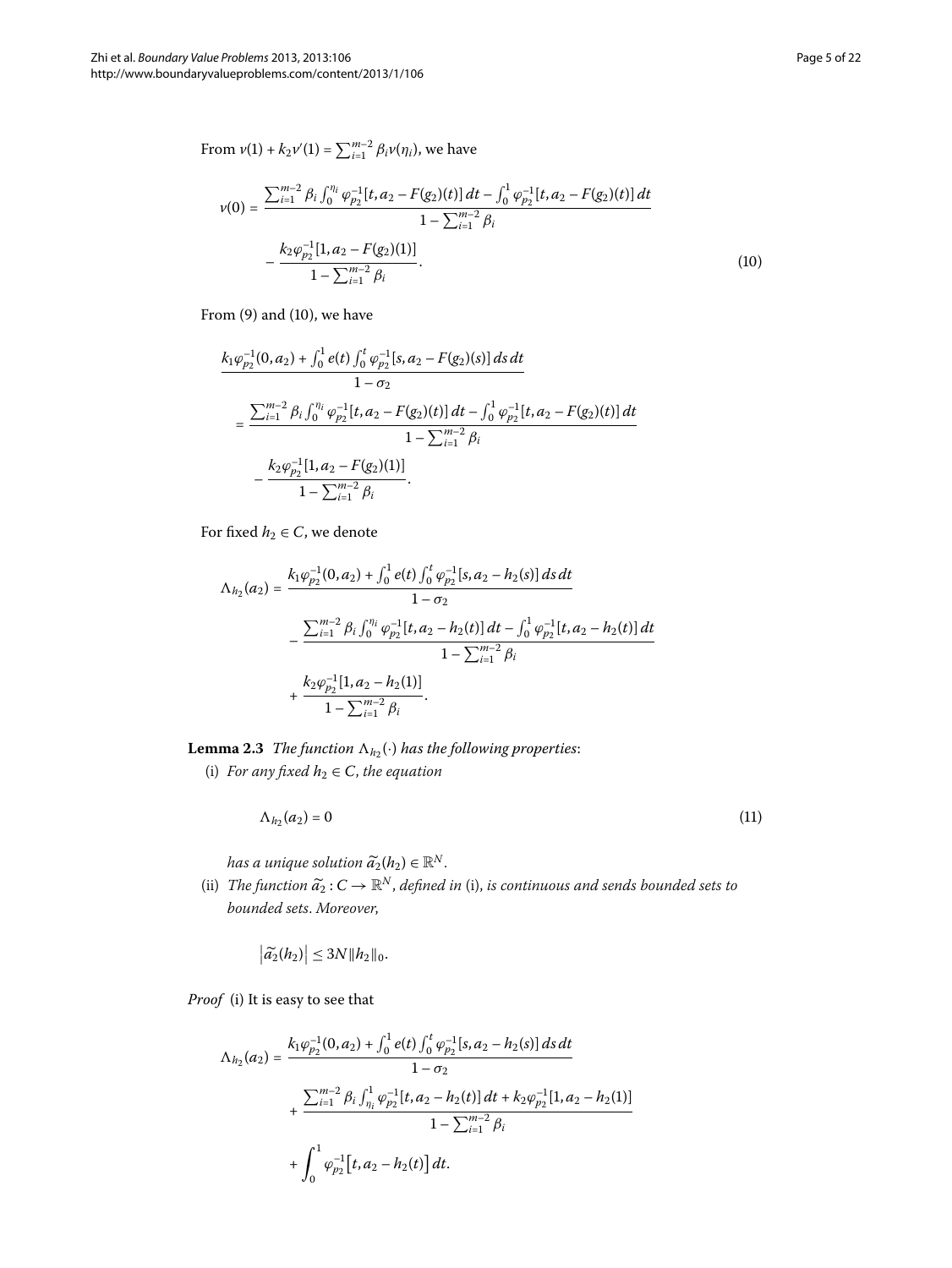From Lemma 2[.](#page-2-5)1, it is immediate that

$$
\langle \Lambda_{h_2}(x) - \Lambda_{h_2}(y), x - y \rangle > 0
$$
 for  $x, y \in \mathbb{R}^N$  with  $x \neq y$ ,

and hence, if  $(11)$  $(11)$  has a solution, then it is unique.

Let  $t_0 = 3N||h_2||_0$ . Suppose  $|a_2| > t_0$ . Since  $h_2 \in C$ , it is easy to see that there exists an  $i \in \{1, \ldots, N\}$  such that the *i*th component  $a_2^i$  of  $a_2$  satisfies

$$
|a_2^i| \ge \frac{|a_2|}{N} > 3||h_2||_0.
$$

Thus  $(a_2^i - h_2^i(t))$  keeps sign on *J* and

$$
\left|a_2^i - h_2^i(t)\right| \geq \left|a_2^i\right| - \|h_2\|_0 \geq \frac{2|a_2|}{3N} > 2\|h_2\|_0, \quad \forall t \in J.
$$

Obviously,  $|a_2 - h_2(t)| \le \frac{4|a_2|}{3} \le 2N|a_2^i - h_2^i(t)|$ , then

<span id="page-5-0"></span>
$$
\left|a_2-h_2(t)\right|^{\frac{2-p_2(t)}{p_2(t)-1}}\left|a_2^i-h_2^i(t)\right|>\frac{1}{2N}\left|a_2^i-h_2^i(t)\right|^{\frac{1}{p_2(t)-1}}>\frac{1}{2N}\Big[2\|h_2\|_0\Big]^{\frac{1}{p_2(t)-1}},\quad \zeta\in J,t\in J.
$$

Thus the *i*th component  $\Lambda^i_{h_2}(a_2)$  of  $\Lambda_{h_2}(a_2)$  is nonzero and keeps sign, and then we have

 $\Lambda_{h_2}(a_2) \neq 0$ .

Let us consider the equation

$$
\lambda \Lambda_{h_2}(a_2) + (1 - \lambda)a_2 = 0, \quad \lambda \in [0, 1].
$$
 (12)

It is easy to see that all the solutions of (12) belong to  $b(t_0 + 1) = \{x \in \mathbb{R}^N \mid |x| < t_0 + 1\}.$ So, we have

$$
d_B\big[\Lambda_{h_2}(a_2), b(t_0+1), 0\big] = d_B\big[I, b(t_0+1), 0\big] \neq 0,
$$

which implies the existence of solutions of  $\Lambda_{h_2}(a_2) = 0$ . In this way, we define a function  $\tilde{a}_2(h_2) : C[0,1] \to \mathbb{R}^N$ , which satisfies

 $\Lambda_{h_2}(\widetilde{a_2}(h_2)) = 0.$ 

(ii) By the proof of (i), we also obtain that  $\widetilde{a_2}$  sends bounded sets to bounded sets, and

$$
\left|\widetilde{a_2}(h_2)\right|\leq 3N||h_2||_0.
$$

It only remains to prove the continuity of  $\tilde{a_2}$ . Let  $\{v_n\}$  be a convergent sequence in *C* and  $v_n \to v$  as  $n \to +\infty$ . Since  $\{\tilde{a_2}(v_n)\}$  is a bounded sequence, then it contains a convergent subsequence  $\{\widetilde{a_2}(v_{n_j})\}$ . Let  $\widetilde{a_2}(v_{n_j}) \to a_0$  as  $j \to +\infty$ . Since  $\Lambda_{v_{n_j}}(\widetilde{a_2}(v_{n_j})) = 0$ , letting  $j \to$ +∞, we have  $\Lambda_{\nu}(a_0) = 0$ . From (i), we get  $a_0 = \tilde{a}_2(\nu)$ , it means that  $\tilde{a}_2$  is continuous. The proof is completed.  $\square$ proof is completed.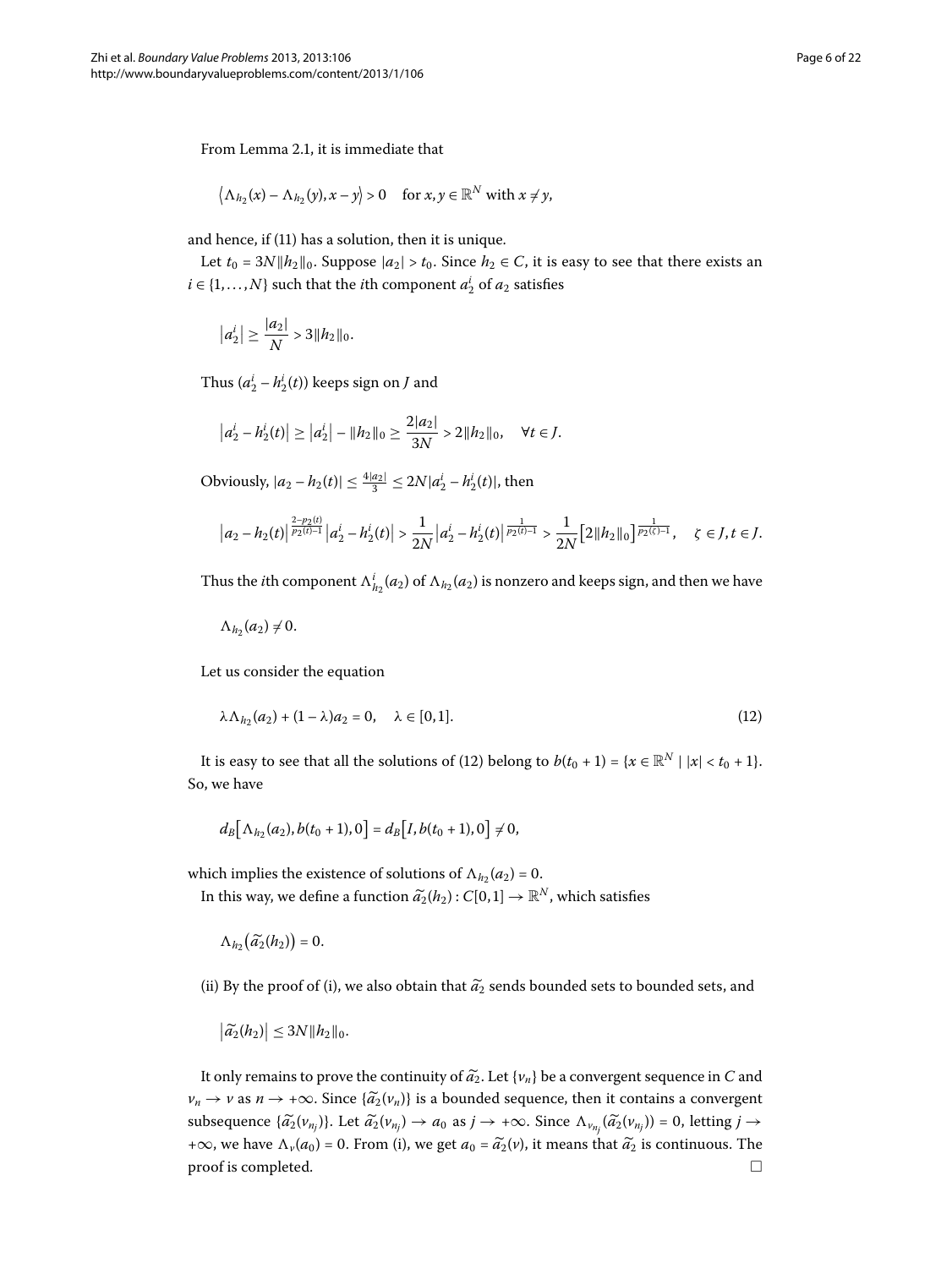Now, we define the operator  $a_2: L^1 \to \mathbb{R}^N$  as

<span id="page-6-1"></span>
$$
a_2(v) = \widetilde{a_2}(F(v)).
$$
\n(13)

It is clear that  $a_2(\cdot)$  is continuous and sends bounded sets of  $L^1$  into bounded sets of  $\mathbb{R}^N$ , and hence it is a compact continuous mapping.

If  $u$  is a solution of (1[\)](#page-2-2) with (2), we have

$$
u(t) = u(0) + F\big\{\varphi_{p_1}^{-1}\big[t, a_1 - F(g_1)\big]\big\}(t), \quad t \in J,
$$

and

$$
u(0)=\frac{\sum_{i=1}^{m-2}\alpha_i\int_0^{\xi_i}\varphi_{p_1}^{-1}[t,a_1-F(g_1)(t)]\,dt-\int_0^1\varphi_{p_1}^{-1}[t,a_1-F(g_1)(t)]\,dt+e_1}{1-\sum_{i=1}^{m-2}\alpha_i}.
$$

If  $u$  is a solution of  $(7)$  $(7)$  with  $(8)$ , we have

$$
v(t) = v(0) + F\big\{\varphi_{p_2}^{-1}\big[t, a_2 - F(g_2)\big]\big\}(t), \quad t \in J,
$$

and

$$
v(0)=\frac{k_1\varphi_{p_2}^{-1}(0,a_2)+\int_0^1e(t)\int_0^t\varphi_{p_2}^{-1}[s,a_2-F(g_2)(s)]\,ds\,dt}{1-\sigma_2}.
$$

<span id="page-6-0"></span>We denote

$$
K_1(h_1)(t) := (K_1 \circ h_1)(t) = F\big\{\varphi_{p_1}^{-1}\big[t, a_1(h_1) - F(h_1)\big]\big\}(t), \quad \forall t \in [0, 1],
$$
  

$$
K_2(h_2)(t) := (K_2 \circ h_2)(t) = F\big\{\varphi_{p_2}^{-1}\big[t, a_2(h_2) - F(h_2)\big]\big\}(t), \quad \forall t \in [0, 1].
$$

**Lemma 2.4** *The operators*  $K_l$  ( $l = 1, 2$ ) *are continuous and send equi-integrable sets in*  $L^1$ *to relatively compact sets in C* .

*Proof* We only prove that the operator  $K_1$  is continuous and sends equi-integrable sets in  $L^1$  to relatively compact sets in  $C^1$ , the rest is similar.

It is easy to check that  $K_1(h_1)(t) \in C^1$  for all  $h_1 \in L^1$ . Since

$$
K_1(h_1)'(t) = \varphi_{p_1}^{-1}[t, a_1(h_1) - F(h_1)], \quad \forall t \in [0, 1],
$$

it is easy to check that  $K_1$  is a continuous operator from  $L^1$  to  $C^1.$ 

Let now *U* be an equi-integrable set in  $L^1$ , then there exists  $\rho_* \in L^1$  such that

$$
|u(t)| \le \rho_*(t)
$$
 a.e. in *J* for any  $u \in L^1$ .

We want to show that  $\overline{K_1(U)} \subset C^1$  is a compact set.

Let  $\{u_n\}$  be a sequence in  $K_1(U)$ , then there exists a sequence  $\{h_n\} \in U$  such that  $u_n =$ *K*<sub>1</sub>( $h_n$ ). For any  $t_1, t_2 \in J$ , we have

$$
\left|F(h_n)(t_1)-F(h_n)(t_2)\right|=\left|\int_0^{t_1}h_n(t)\,dt-\int_0^{t_2}h_n(t)\,dt\right|=\left|\int_{t_1}^{t_2}h_n(t)\,dt\right|\leq\left|\int_{t_1}^{t_2}\rho_*(t)\,dt\right|.
$$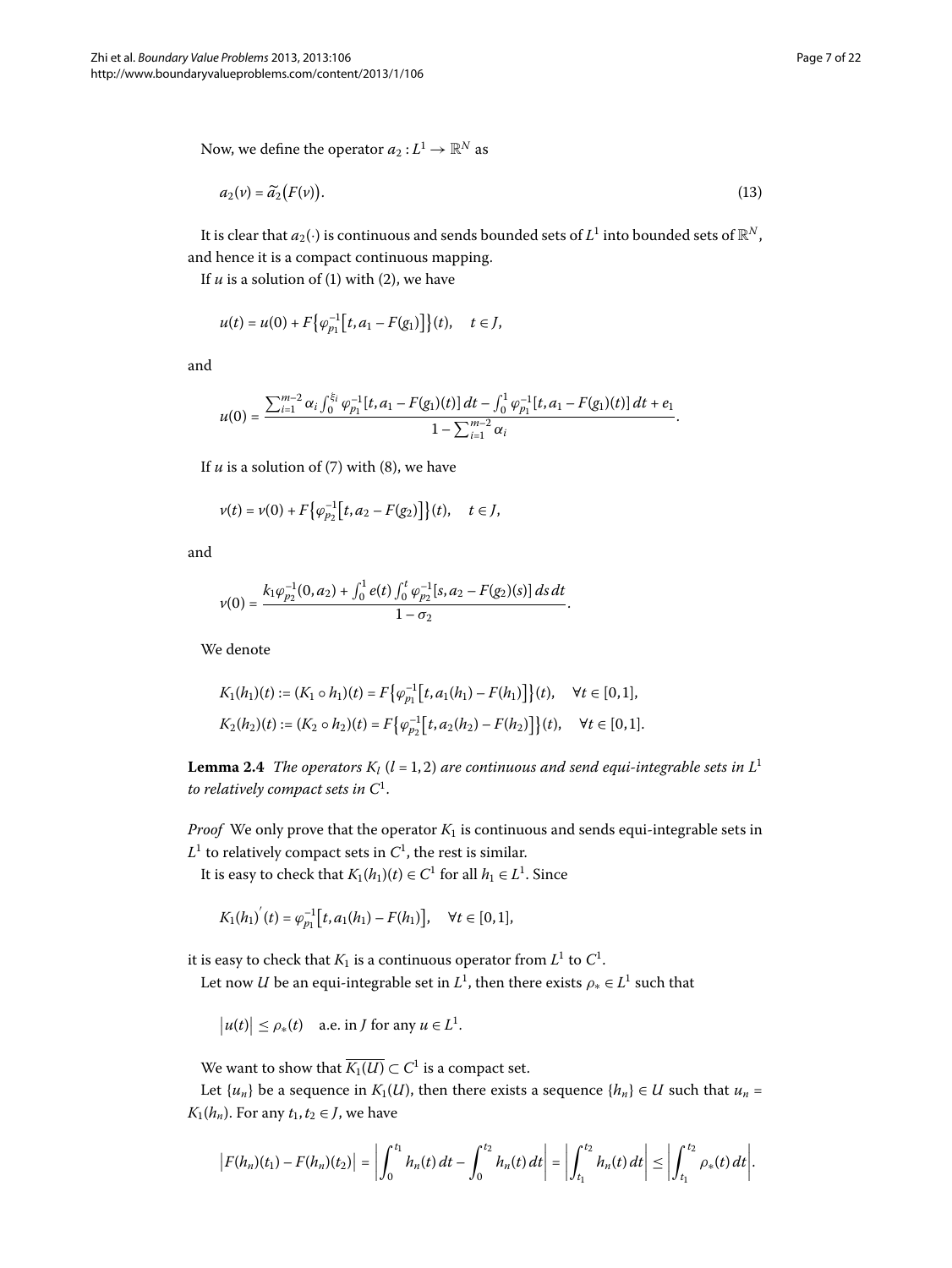Hence the sequence  ${F(h_n)}$  is uniformly bounded and equicontinuous. By the Ascoli-Arzela theorem, there exists a subsequence of  ${F(h_n)}$  (which we still denote by  ${F(h_n)}$ ) convergent in *C*. According to the bounded continuous of the operator *a*, we can choose a subsequence of  $\{a_1(h_n) - F(h_n)\}$  (which we still denote by  $\{a_1(h_n) - F(h_n)\}$ ) which is convergent in *C*, then  $\varphi_{p_1}(t, K_1(h_n)'(t)) = a_1(h_n) - F(h_n)$  is convergent in *C*.

From the definition of  $K_1(h_n)(t)$  and the continuity of  $\varphi_{p_1}^{-1}$ , we can see that  $K_1(h_n)$  is convergent in *C*. Thus,  $\{u_n\}$  is convergent in  $C^1$ . This completes the proof.  $\Box$ 

Let us define  $P_1, P_2 : C^1 \to C^1$  as

$$
P_1(h_1) = \frac{\sum_{i=1}^{m-2} \alpha_i K_1(h_1)(\xi_i) - K_1(h_1)(1) + e_1}{1 - \sum_{i=1}^{m-2} \alpha_i},
$$
  

$$
P_2(h_2) = \frac{k_1 \varphi_{p_2}^{-1}(0, a_2(h_2)) + \int_0^1 e(t) K_2(h_2)(t) dt}{1 - \sigma_2}.
$$

It is easy to see that  $P_1$  and  $P_2$  are both compact continuous.

<span id="page-7-0"></span>We denote  $N_{f_l}(u, v) : [0, 1] \times C^1 \to L^1$   $(l = 1, 2)$  the Nemytskii operator associated to  $f_l$ defined by

$$
N_{f_i}(u, v)(t) = f_i(t, u(t), u'(t), v(t), v'(t))
$$
 a.e. on *J*.

**Lemma 2.5**  $(u, v)$  *is a solution of*  $(P)$  *if and only if*  $(u, v)$  *is a solution of the following abstract equation*:

$$
(S) \quad \begin{cases} u = P_1(\delta_1 N_{f_1}(u,v)) + K_1(\delta_1 N_{f_1}(u,v)), \\ v = P_2(\delta_2 N_{f_2}(u,v)) + K_2(\delta_2 N_{f_2}(u,v)). \end{cases}
$$

*Proof* If  $(u, v)$  is a solution to  $(P)$ , according to the proof before Lemma 2.5, it is easy to obtain that  $(u, v)$  is a solution to  $(S)$ .

Conversely, if  $(u, v)$  is a solution to  $(S)$ , then

$$
u(1) = P_{1}(\delta_{1}N_{f_{1}}(u,v)) + K_{1}(\delta_{1}N_{f_{1}}(u,v))(1)
$$
\n
$$
= \frac{\sum_{i=1}^{m-2} \alpha_{i}K_{1}(\delta_{1}N_{f_{1}}(u,v))( \xi_{i}) - K_{1}(\delta_{1}N_{f_{1}}(u,v))(1) + e_{1}}{1 - \sum_{i=1}^{m-2} \alpha_{i}} + K_{1}(\delta_{1}N_{f_{1}}(u,v))(1)
$$
\n
$$
= \frac{\sum_{i=1}^{m-2} \alpha_{i}K_{1}(\delta_{1}N_{f_{1}}(u,v))( \xi_{i}) - \sum_{i=1}^{m-2} \alpha_{i}K_{1}(\delta_{1}N_{f_{1}}(u,v))(1) + e_{1}}{1 - \sum_{i=1}^{m-2} \alpha_{i}}
$$
\n
$$
= \frac{\sum_{i=1}^{m-2} \alpha_{i}[u(\xi_{i}) - u(0)] - \sum_{i=1}^{m-2} \alpha_{i}[u(1) - u(0)] + e_{1}}{1 - \sum_{i=1}^{m-2} \alpha_{i}}
$$
\n
$$
= \frac{\sum_{i=1}^{m-2} \alpha_{i}u(\xi_{i}) - \sum_{i=1}^{m-2} \alpha_{i}u(1) + e_{1}}{1 - \sum_{i=1}^{m-2} \alpha_{i}},
$$

which implies

$$
u(1) = \sum_{i=1}^{m-2} \alpha_i u(\xi_i) + e_1.
$$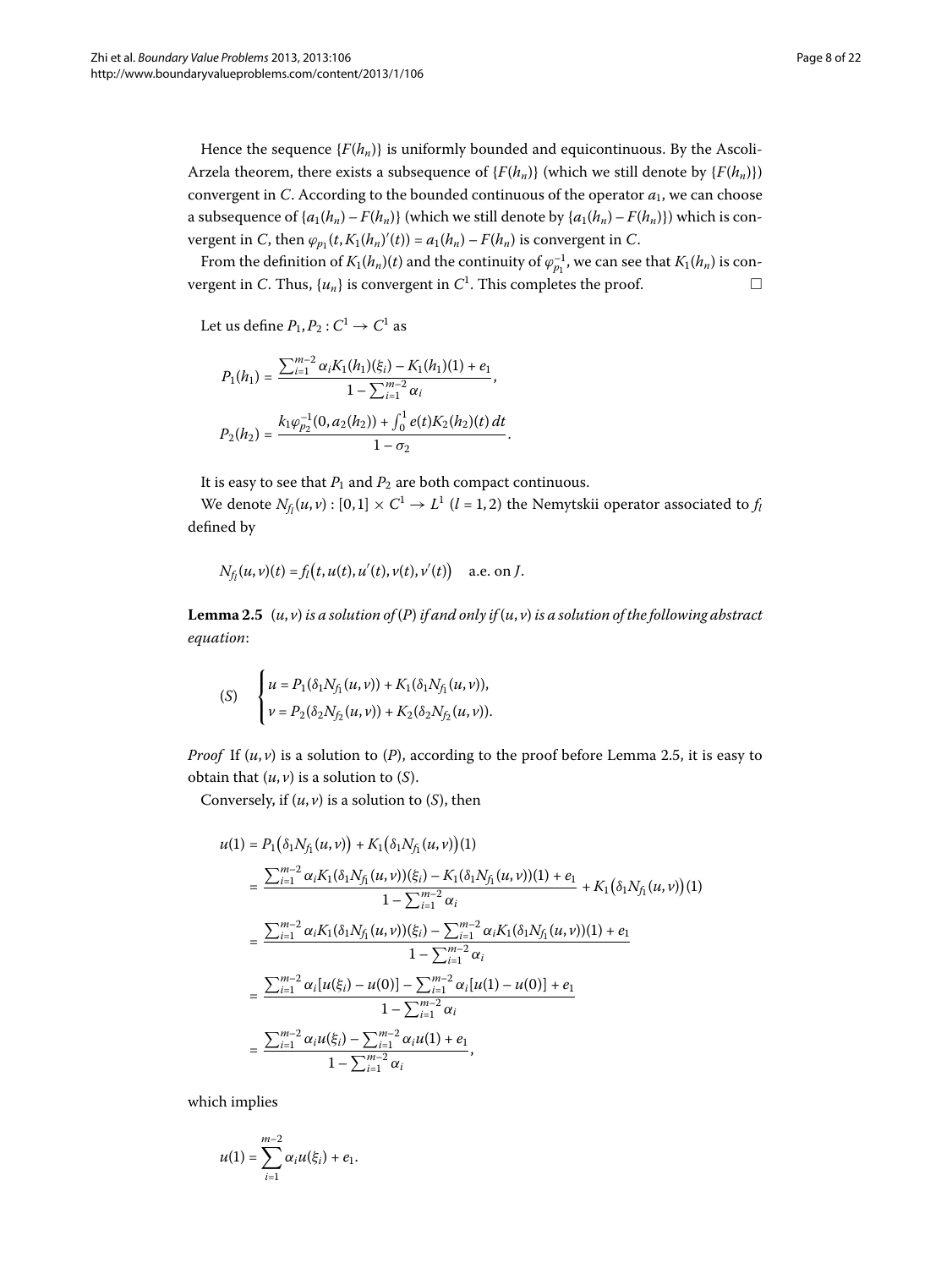It follows from (*S*) that

$$
\varphi_{p_1}(t, u'(t)) = a_1(\delta_1 N_{f_1}(u, v)) - F(\delta_1 N_{f_1}(u, v))(t),
$$

then

$$
\varphi_{p_1}(1, u'(1)) = a_1(\delta_1 N_{f_1}(u, v)) - F(\delta_1 N_{f_1}(u, v))(1).
$$

By the condition of the mapping  $a_1$ , we have

$$
\varphi_{p_1}\big(1, u'(1)\big) = \frac{\int_0^1 \delta_1 N_{f_1}(u, v)(t) dt - \int_0^1 k(t) \int_0^t \delta_1 N_{f_1}(u, v)(s) ds dt + e_2}{1 - \sigma_1}
$$

$$
- \int_0^1 \delta_1 N_{f_1}(u, v)(t) dt
$$

$$
= \frac{\sigma_1 \int_0^1 \delta_1 N_{f_1}(u, v)(t) dt - \int_0^1 k(t) \int_0^t \delta_1 N_{f_1}(u, v)(s) ds dt + e_2}{1 - \sigma_1}
$$

$$
= \frac{\sigma_1 [a_1 - \varphi_{p_1}(1, u'(1))] - \int_0^1 k(t) [a_1 - \varphi_{p_1}(t, u'(t))] dt + e_2}{1 - \sigma_1}
$$

$$
= \frac{-\sigma_1 \varphi_{p_1}(1, u'(1)) + \int_0^1 k(t) \varphi_{p_1}(t, u'(t)) dt + e_2}{1 - \sigma_1},
$$

and then

$$
\varphi_{p_1}(1, u'(1)) = \int_0^1 k(t)\varphi_{p_1}(t, u'(t)) dt + e_2.
$$

From (*S*), we have

$$
v'(t) = \varphi_{p_2}^{-1}\big[t, a_2 - F(\delta_2 N_{f_2}(u, v))\big],
$$

and

$$
\nu(0) = P_2(\delta_2 N_{f_2}(u, v))
$$
  
= 
$$
\frac{k_1 \varphi_{p_2}^{-1}(0, a_2) + \int_0^1 e(t) K_2(\delta_2 N_{f_2}(u, v))(t) dt}{1 - \sigma_2}
$$
  
= 
$$
\frac{k_1 \varphi_{p_2}^{-1}(0, a_2) + \int_0^1 e(t) \nu(t) dt - \sigma_2 \nu(0)}{1 - \sigma_2},
$$

then

$$
v(0) = k_1 \varphi_{p_2}^{-1}(0, a_2) + \int_0^1 e(t) v(t) dt.
$$

Thus

$$
v(0) - k_1 v'(0) = k_1 \varphi_{p_2}^{-1}(0, a_2) + \int_0^1 e(t) v(t) dt - k_1 \varphi_{p_2}^{-1}(0, a_2) = \int_0^1 e(t) v(t) dt.
$$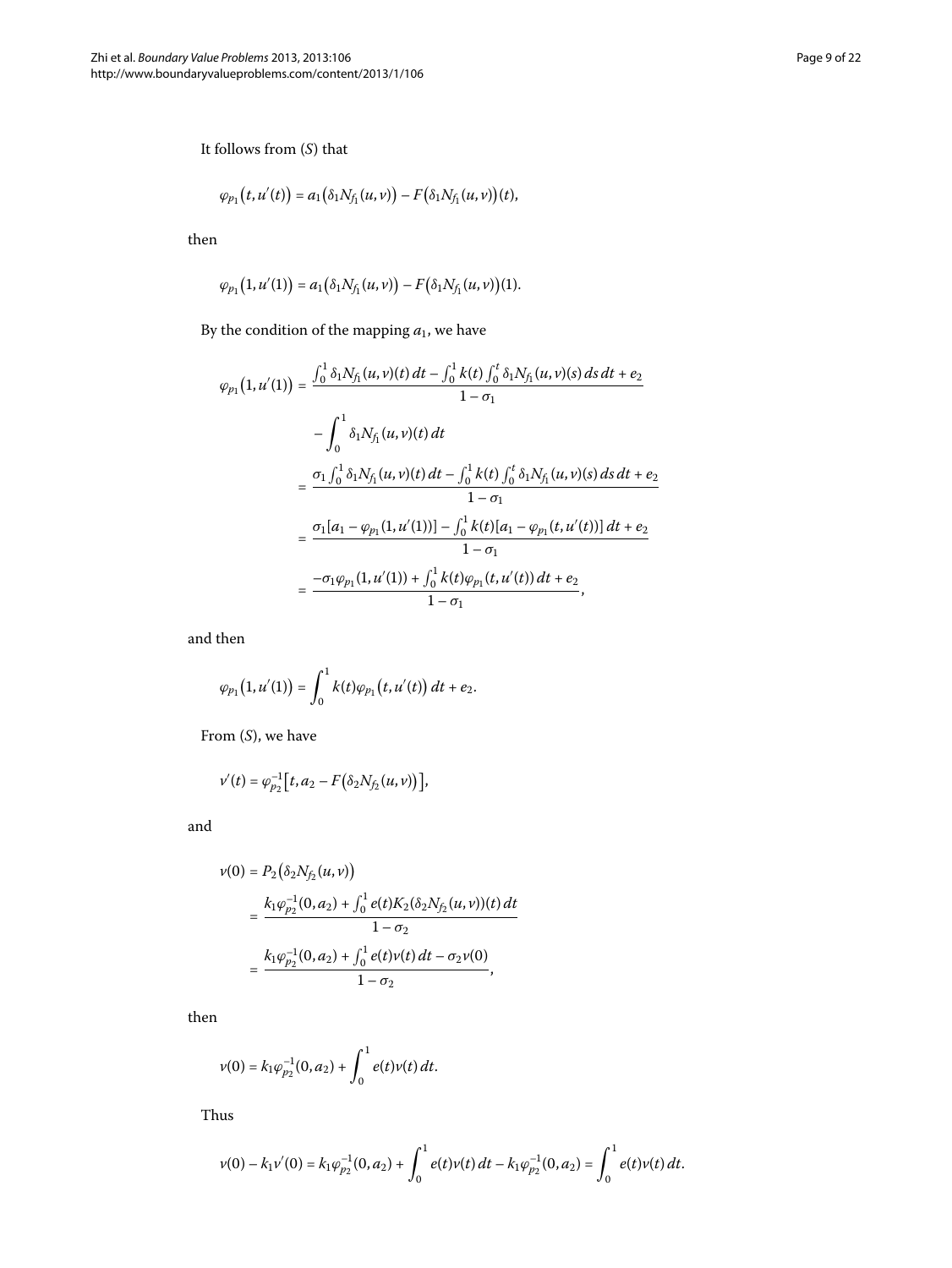From (*S*), we have

$$
v(1) = P_2(\delta_2 N_{f_2}(u,v)) + K_2(\delta_2 N_{f_2}(u,v))(1).
$$

By the condition of the mapping  $a_2$ , we have

$$
\nu(1) = P_2(\delta_2 N_{f_2}(u, v)) + K_2(\delta_2 N_{f_2}(u, v))(1)
$$
  
= 
$$
-\frac{\sum_{i=1}^{m-2} \beta_i \int_{\eta_i}^1 \varphi_{p_2}^{-1}[t, a_2 - F(\delta_2 N_{f_2}(u, v))(t)] dt + k_2 \varphi_{p_2}^{-1}[1, a_2 - F(\delta_2 N_{f_2}(u, v))(1)]}{1 - \sum_{i=1}^{m-2} \beta_i}
$$
  
= 
$$
-\frac{\sum_{i=1}^{m-2} \beta_i[v(1) - v(\eta_i)] + k_2 \varphi_{p_2}^{-1}[1, a_2 - F(\delta_2 N_{f_2}(u, v))(1)]}{1 - \sum_{i=1}^{m-2} \beta_i},
$$

which implies that

$$
v(1) = \sum_{i=1}^{m-2} \beta_i v(\eta_i) - k_2 \varphi_{p_2}^{-1} [1, a_2 - F(\delta_2 N_{f_2}(u, v))1)].
$$

Since  $v'(1) = \varphi_{p_2}^{-1}[1, a_2 - F(\delta_2 N_{f_2}(u, v))(1)]$ , then we have

$$
v(1) + k_2 v'(1) = \sum_{i=1}^{m-2} \beta_i v(\eta_i).
$$

Moreover, from (*S*), it is easy to obtain

$$
-(\varphi_{p_1}\bigl(t,u'(t)\bigr)\bigr)'=\delta_1N_{f_1}(u,v)
$$

<span id="page-9-0"></span>and

$$
-(\varphi_{p_2}(t,\nu'(t)))'=\delta_2N_{f_2}(u,\nu).
$$

Hence  $(u, v)$  is a solution of  $(P)$ . This completes the proof.

## **3 Existence of solutions**

In this section, we apply Leray-Schauder's degree to deal with the existence of solutions for (*P*), when  $f_l$  satisfies a sub-( $p_l^-$  – 1) growth condition or a general growth condition  $(l = 1, 2).$ 

We denote (*S*) as

$$
(u,v)=A(u,v)=\big(\Psi_{f_1}(u,v),\Phi_{f_2}(u,v)\big),
$$

where

$$
\Psi_{f_1}(u,v) = P_1(\delta_1 N_{f_1}(u,v)) + K_1(\delta_1 N_{f_1}(u,v)),
$$
  

$$
\Phi_{f_2}(u,v) = P_2(\delta_2 N_{f_2}(u,v)) + K_2(\delta_2 N_{f_2}(u,v)).
$$

 $\Box$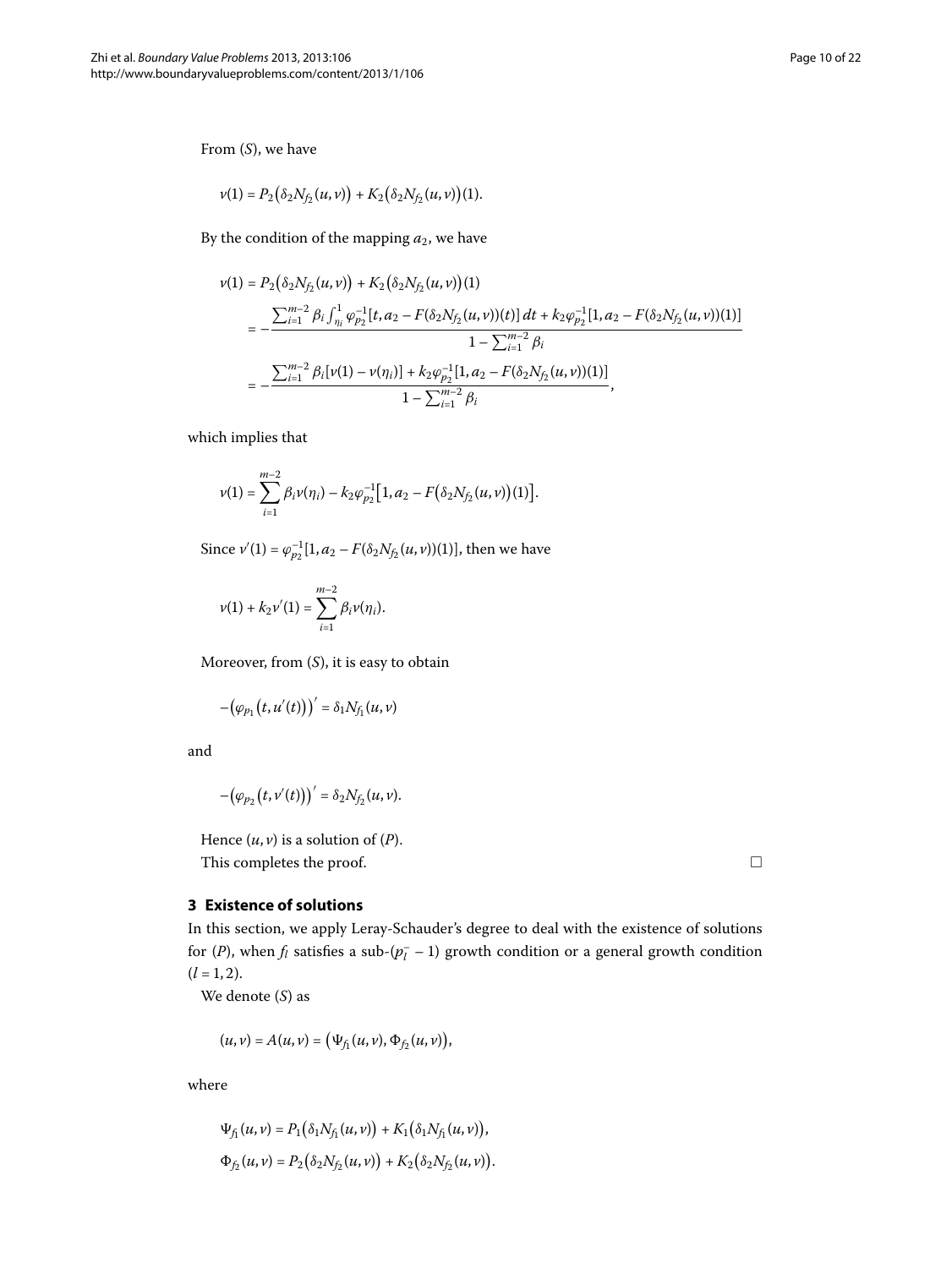<span id="page-10-3"></span>**Theorem 3.1** If  $f_l$  satisfies a sub- $(p_l^- - 1)$  growth condition, then the problem  $(P)$  has at *least one solution for any fixed parameter*  $\delta_l$  (*l* = 1, 2).

*Proof* Denote

$$
A_{\lambda}(u,v)=\big(\Psi_{\lambda f_1}(u,v),\Phi_{\lambda f_2}(u,v)\big),
$$

where

<span id="page-10-0"></span>
$$
\Psi_{\lambda f_1}(u,v) = P_1(\lambda \delta_1 N_{f_1}(u,v)) + K_1(\lambda \delta_1 N_{f_1}(u,v)),
$$
  

$$
\Phi_{\lambda f_2}(u,v) = P_2(\lambda \delta_2 N_{f_2}(u,v)) + K_2(\lambda \delta_2 N_{f_2}(u,v)).
$$

According to Lemma 2[.](#page-7-0)5, we know that  $(P)$  has the same solution of

$$
(u, v) = A_{\lambda}(u, v) \tag{14}
$$

when  $\lambda = 1$ .

It is easy to see that the operators  $P_1$  and  $P_2$  are compact continuous. According to Lemma 2[.](#page-4-2)2, Lemma 2.3 and Lemma 2.4, we can see that  $\Psi_{\lambda f_1}(u, v)$  and  $\Phi_{\lambda f_2}(u, v)$  are compact continuous from  $C^1 \times [0, 1]$  to  $C^1$ , thus  $A_\lambda(u, v)$  is compact continuous from  $W \times [0, 1]$ to *W*.

We claim that all the solutions of (14) are uniformly bounded for  $\lambda \in [0, 1]$ . In fact, if it is false, we can find a sequence of solutions  $\{((u_n, v_n), \lambda_n)\}\$  $\{((u_n, v_n), \lambda_n)\}\$  $\{((u_n, v_n), \lambda_n)\}\$  for (14) such that  $\|(u_n, v_n)\| \to +\infty$ as  $n \to +\infty$ .

<span id="page-10-1"></span>From Lemma 2[.](#page-3-3)2, we have

$$
|a_1(\lambda_n \delta_1 N_{f_1}(u_n, v_n))| \leq C_1 (||N_{f_1}(u_n, v_n)||_{L^1} + |e_2|)
$$
  
 
$$
\leq C_2 (1 + ||(u_n, v_n)||)^{q_1^+ - 1},
$$

which together with the sub- $(p_1^- - 1)$  growth condition of  $f_1$  implies that

$$
\begin{aligned} \left| a_1(\lambda_n \delta_1 N_{f_1}(u_n, v_n)) - F(\lambda_n \delta_1 N_{f_1}(u_n, v_n)) \right| \\ &\leq \left| a_1(\lambda_n \delta_1 N_{f_1}(u_n, v_n)) \right| + \left| F(\lambda_n \delta_1 N_{f_1}(u_n, v_n)) \right| \\ &\leq C_3 \big( 1 + \left\| (u_n, v_n) \right\| \big)^{q_1^+ - 1} . \end{aligned} \tag{15}
$$

From  $(14)$ , we have

$$
|u'_n(t)|^{p_1(t)-2}u'_n(t) = a_1(\lambda_n \delta_1 N_{f_1}(u_n, v_n)) - F(\lambda_n \delta_1 N_{f_1}(u_n, v_n)), \quad t \in J,
$$

then

<span id="page-10-2"></span>
$$
|u'_n(t)|^{p_1(t)-1}\leq |a_1(\lambda_n\delta_1N_{f_1}(u_n,v_n))|+|F(\lambda_n\delta_1N_{f_1}(u_n,v_n))|\leq C_4(1+\|(u_n,v_n)\|)^{q_1^+ -1}.
$$

Denote  $\alpha_1 = \frac{q_1^+ - 1}{p_1^- - 1}$ . From the above inequality we have

$$
\|u'_n(t)\|_0 \le C_5 \big(1 + \|(u_n, v_n)\|\big)^{\alpha_1}.
$$
 (16)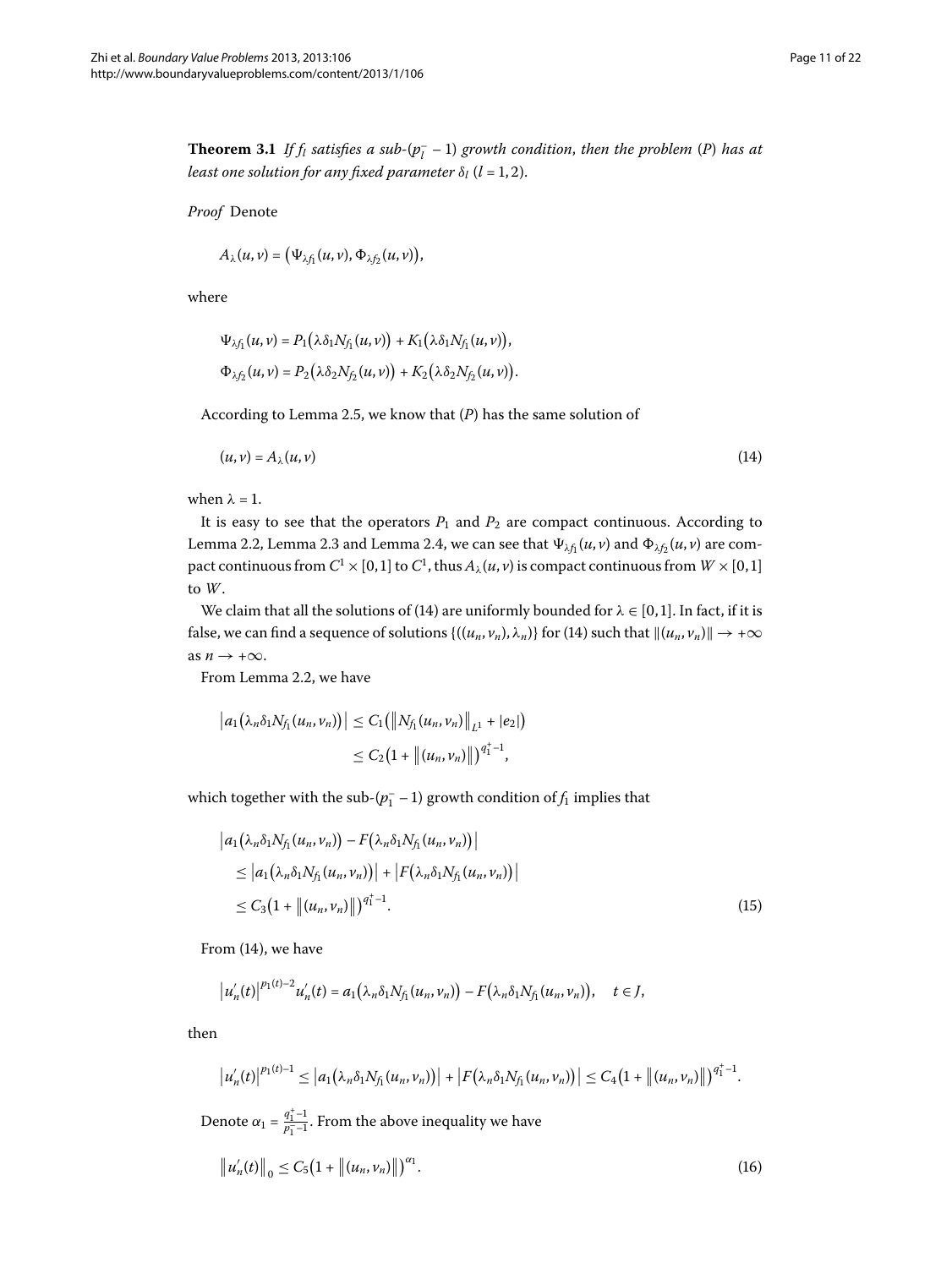It follows from  $(14)$  $(14)$  and  $(15)$  $(15)$  that

$$
|u_n(0)| \leq C_6 \big(1 + \|(u_n, v_n)\|\big)^{\alpha_1}
$$
, where  $\alpha_1 = \frac{q_1^+ - 1}{p_1^- - 1}$ .

For any  $j = 1, \ldots, N$ , we have

$$
\begin{aligned} \left| u_n'(t) \right| &= \left| u_n'(0) + \int_0^t \left( u_n'(r) \, dr \right) \right| \\ &\leq \left| u_n'(0) \right| + \left| \int_0^t \left( u_n'(r) \, dr \right) \right| \\ &\leq \left[ C_7 + C_5 \right] \left( 1 + \left\| (u_n, v_n) \right\| \right)^{\alpha_1} \leq C_8 \left( 1 + \left\| (u_n, v_n) \right\| \right)^{\alpha_1}, \end{aligned}
$$

which implies that

<span id="page-11-0"></span>
$$
|u_n|_0 \leq C_9 (1 + ||(u_n, v_n)||)^{\alpha_1}, \quad j = 1, ..., N; n = 1, 2, ...
$$

Thus

$$
||u_n||_0 \leq C_{10} \big(1 + ||(u_n, v_n)||\big)^{\alpha_1}, \quad n = 1, 2, .... \tag{17}
$$

It follows from (16) and (17) that  $||u_n||_1 \le C_{11}(1 + ||(u_n, v_n)||)^{\alpha_1}$ . Similarly, we have  $||v_n||_1 \le C_{12}(1 + ||(u_n, v_n)||)^{\alpha_2}$ , where  $\alpha_2 = \frac{q_2^+ - 1}{p_2^- - 1}$ . Thus,  $\{ \| (u_n, v_n) \| \}$  is bounded.

Thus, we can choose a large enough  $R_0 > 0$  such that all the solutions of [\(](#page-10-0)14) belong to  $B(R_0) = \{(u, v) \in W \mid ||(u_n, v_n)|| < R_0\}$ . Therefore, the Leray-Schauder degree  $d_{LS}[I A_{\lambda}(u, v), B(R_0), 0]$  is well defined for each  $\lambda \in [0, 1]$ , and

<span id="page-11-2"></span>
$$
d_{LS}[I - A_1(u, v), B(R_0), 0] = d_{LS}[I - A_0(u, v), B(R_0), 0].
$$

Denote

$$
u_0 = \frac{\sum_{i=1}^{m-2} \alpha_i \int_0^{\xi_i} \varphi_{p_1}^{-1}[t, a_1(0)] dt - \int_0^1 \varphi_{p_1}^{-1}[t, a_1(0)] dt + e_1}{1 - \sum_{i=1}^{m-2} \alpha_i} + \int_0^r \varphi_{p_1}^{-1}[t, a_1(0)] dt,
$$
  
\n
$$
v_0 = \frac{k_1 \varphi_{p_2}^{-1}[0, a_2(0)] + \int_0^1 e(t) \int_0^t \varphi_{p_2}^{-1}[r, a_2(0)] dt dt}{1 - \sigma_2} + \int_0^r \varphi_{p_2}^{-1}[t, a_2(0)] dt,
$$
\n(18)

where  $a_1(0)$  $a_1(0)$  and  $a_2(0)$  $a_2(0)$  $a_2(0)$  are defined in (5) and (13), then  $(u_0, v_0)$  is the unique solution of  $(u, v) = A_0(u, v).$ 

It is easy to see that  $(u, v)$  is a solution of  $(u, v) = A_0(u, v)$  if and only if  $(u, v)$  is a solution of the following system:

<span id="page-11-1"></span>
$$
-\Delta_{p_1(t)} u = 0, \quad t \in (0, 1),
$$
  
\n
$$
-\Delta_{p_2(t)} v = 0, \quad t \in (0, 1),
$$
  
\n
$$
u(1) = \sum_{i=1}^{m-2} \alpha_i u(\xi_i) + e_1,
$$
  
\n
$$
\lim_{t \to 1^-} |u'|^{p_1(t)-2} u'(t) = \int_0^1 k(t) |u'|^{p_1(t)-2} u'(t) dt + e_2,
$$
  
\n
$$
v(0) - k_1 v'(0) = \int_0^1 e(t) v(t) dt, \qquad v(1) + k_2 v'(1) = \sum_{i=1}^{m-2} \beta_i v(\eta_i).
$$
\n(19)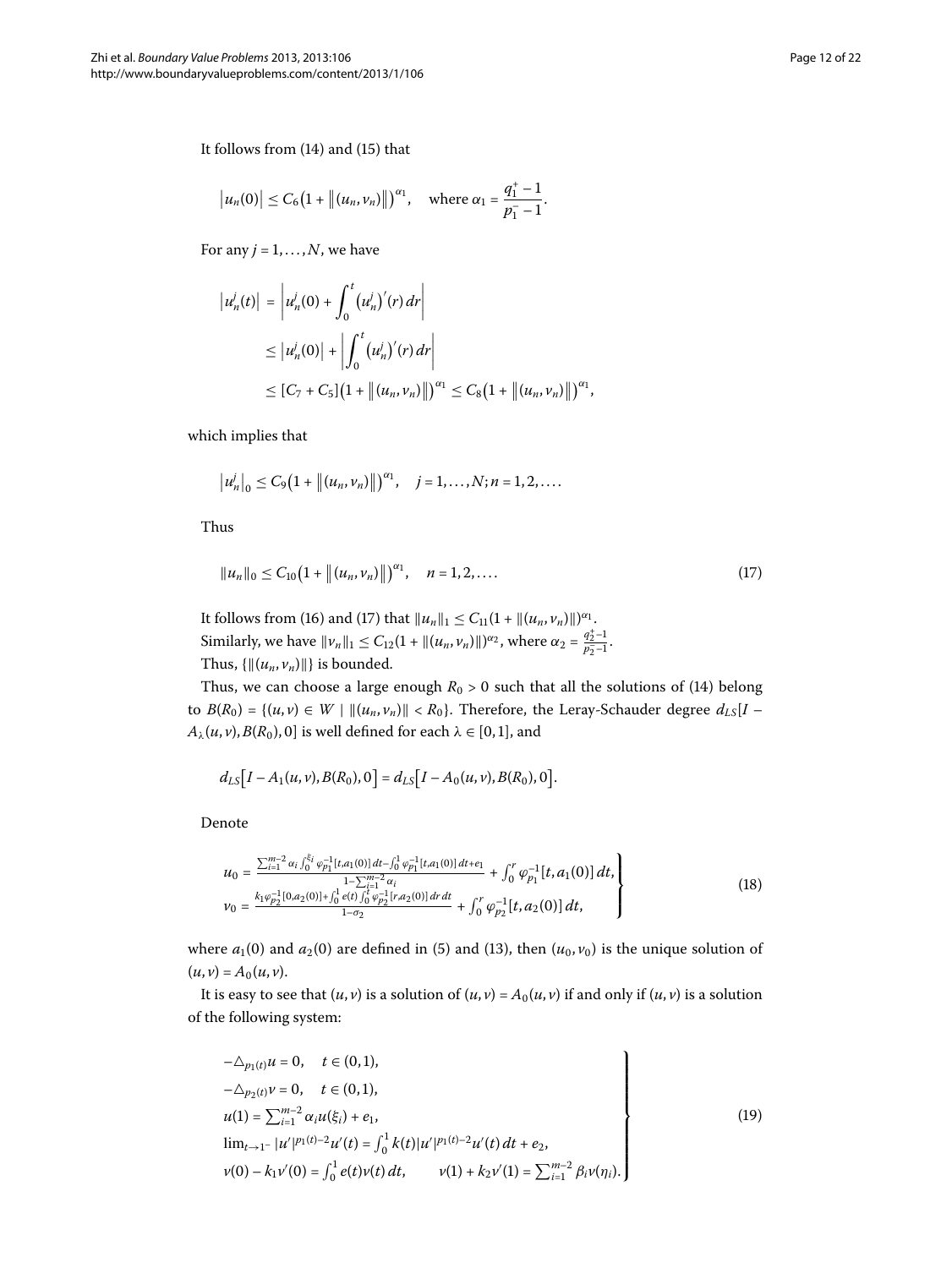Obviously, [\(](#page-11-1)19) possesses a unique solution  $(u_0, v_0)$ . Note that  $(u_0, v_0) \in B(R_0)$ , we have

$$
d_{LS}[I - A_1(u, v), B(R_0), 0] = d_{LS}[I - A_0(u, v), B(R_0), 0] \neq 0.
$$

Therefore (*P*) has at least one solution. This completes the proof.

 $\Box$ 

In the following, we investigate the existence of solutions for  $(P)$  when  $f_l$  satisfies a general growth condition.

Denote

$$
\Omega_{\varepsilon} = \left\{ (u, v) \in W \mid \max_{1 \le i \le N} (|u^i|_0 + |(u^i)'|_0) < \varepsilon \text{ and } \max_{1 \le i \le N} (|v^i|_0 + |(v^i)'|_0) < \varepsilon \right\},
$$
\n
$$
\theta = \frac{\varepsilon}{3}.
$$

<span id="page-12-1"></span>Assume the following.

(A<sub>1</sub>) Let a positive constant  $\varepsilon$  be such that  $(u_0, v_0) \in \Omega_{\varepsilon}$ ,  $|P_1(0)| < \theta$ ,  $|P_2(0)| < \theta$  and  $|a_1(0)| < \theta$  $\min_{t \in J} (\frac{\theta}{3})^{p_1(t)-1}$ ,  $|a_2(0)| < \min_{t \in J} (\frac{\theta}{2})^{p_2(t)-1}$ , where  $(u_0, v_0)$  is defined in (18),  $a_1(\cdot)$  and  $a_2(\cdot)$  $a_2(\cdot)$  are defined in (5) and (13), respectively.

It is easy to see that  $\Omega_{\varepsilon}$  is an open bounded domain in *W*. We have the following theorem.

**Theorem 3.2** Assume that  $(A_1)$  is satisfied. If positive parameters  $\delta_1$  and  $\delta_2$  are small *enough, then the problem* (*P*) *has at least one solution on*  $\overline{\Omega_{\varepsilon}}$ .

*Proof* Similarly, we denote  $A_\lambda(u, v) = (\Psi_{\lambda f_1}(u, v), \Phi_{\lambda f_2}(u, v))$ [.](#page-7-0) By Lemma 2.5,  $(u, v)$  is a solution of

<span id="page-12-0"></span>
$$
\label{eq:2.1} \begin{cases} -\triangle_{p_1(t)} u = \lambda \delta_1 f_1(t,u,u',v,v'), \quad t\in (0,1),\\ -\triangle_{p_2(t)} v = \lambda \delta_2 f_2(t,u,u',v,v'), \quad t\in (0,1), \end{cases}
$$

with [\(](#page-3-2)2) and (8) if and only if  $(u, v)$  is a solution of the following abstract equation:

$$
(u, v) = A_{\lambda}(u, v). \tag{20}
$$

From the proof of Theorem 3[.](#page-10-3)1, we can see that  $A_\lambda(u, v)$  is compact continuous from  $W \times [0,1]$  to *W*. According to Leray-Schauder's degree theory, we only need to prove that

(1°)  $(u, v) = A_\lambda(u, v)$  has no solution on  $\partial \Omega_\varepsilon$  for any  $\lambda \in [0, 1]$ ,  $(2^{\circ})$   $d_{LS}[I - A_0(u, v), \Omega_{\varepsilon}, 0] \neq 0,$ 

then we can conclude that the system (*P*) has a solution on  $\overline{\Omega_{\varepsilon}}$ .

(1°) If there exists a  $\lambda \in [0,1]$  and  $(u, v) \in \partial \Omega_{\varepsilon}$  is a solution of (20), then  $(u, v)$  and  $\lambda$  satisfy

$$
u'(t)=\varphi_{p_1}^{-1}\big[t,a_1-F\big(\lambda\delta_1N_{f_1}(u,v)\big)\big]
$$

and

$$
v'(t) = \varphi_{p_2}^{-1} \big[ t, a_2 - F(\lambda \delta_2 N_{f_2}(u, v)) \big].
$$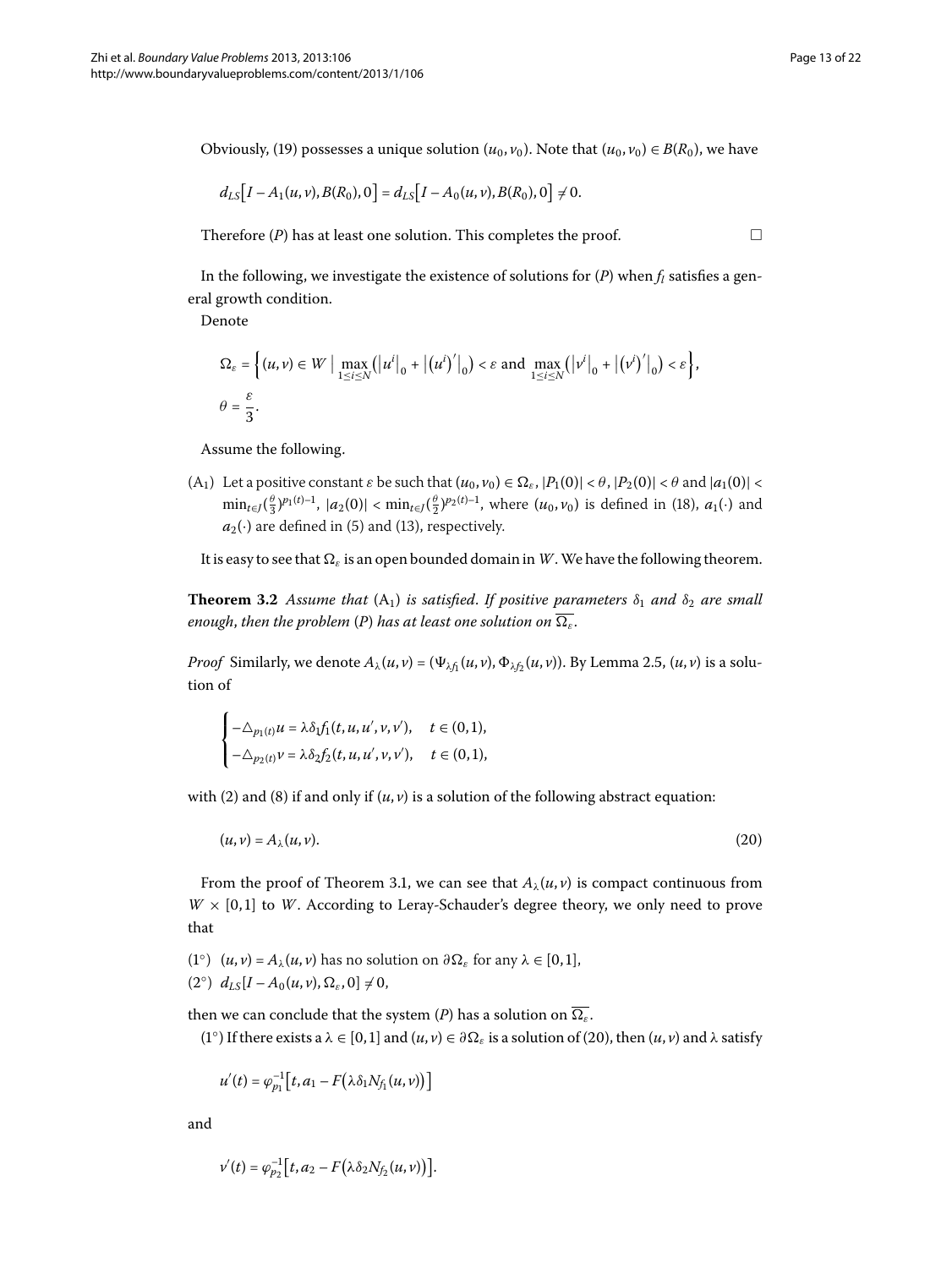Since  $(u, v) \in \partial \Omega_{\varepsilon}$ , there exists an *i* such that  $|u^i|_0 + |(u^i)'|_0 = \varepsilon$  or  $|v^i|_0 + |(v^i)'|_0 = \varepsilon$ .

- (i) If  $|u^i|_0 + |(u^i)'|_0 = \varepsilon$ .
- (i<sup>o</sup>) Suppose that  $|u^i|_0 > 2\theta$ , then  $|(u^i)'|_0 < \varepsilon 2\theta = \theta$ . On the other hand, for any  $t, t' \in J$ , we have

$$
\left|u^{i}(t)-u^{i}(t')\right|=\left|\int_{t'}^{t}\left(u^{i}\right)'(r)\,dr\right|\leq\int_{0}^{1}\left|\left(u^{i}\right)'(r)\right|dr<\theta.
$$

This implies that  $|u^i(t)| > \theta$  for each  $t \in J$ .

Note that  $(u, v) \in \overline{\Omega_{\varepsilon}}$ , then  $|f_1(t, u, u', v, v')| \leq \beta_{N\varepsilon}(t)$ , holding  $|F(N_{f_1})| \leq \int_0^1 \beta_{N\varepsilon}(t) dt$ . Since  $P_1(\cdot)$  is continuous, when  $0 < \delta_1$  is small enough, from  $(A_1)$ , we have

$$
|u(0)|=|P_1(\lambda \delta_1 N_{f_1}(u,v))|<\theta.
$$

It is a contradiction to  $|u^{i}(t)| > \theta$  for each  $t \in J$ .

(ii<sup>o</sup>) Suppose that  $|u^i|_0 \leq 2\theta$ , then  $\theta \leq |(u^i)'|_0 \leq \varepsilon$ . This implies that  $|(u^i)'(t_2)| \geq \theta$  for some  $t_2 \in J$ , and we can find

<span id="page-13-0"></span>
$$
\theta \leq |(u^{i})'(t_{2})| \leq |(u)'(t_{2})| = |\varphi_{p_{1}}^{-1}[t_{2}, a_{1} - F(\lambda \delta_{1} N_{f_{1}}(u, v))(t_{2})]|.
$$
\n(21)

Since  $(u, v) \in \overline{\Omega_{\varepsilon}}$  and  $f_1$  is Carathéodory, it is easy to see that

$$
\big|f_1(t,u,u',v,v')\big|\leq \beta_{N\varepsilon}(t),
$$

thus

$$
\left|\delta_1 F(N_{f_1})\right| \leq \delta_1 \int_0^1 \beta_{N\varepsilon}(t) dt.
$$

From Lemma 2[.](#page-3-3)2,  $a_1(\cdot)$  is continuous, then we have

$$
\big|a_1(\lambda \delta_1 N_{f_1})\big| \to \big|a_1(0)\big| \quad \text{as } \delta_1 \to 0.
$$

When  $0 < \delta_1$  is small enough, from  $(A_1)$  $(A_1)$  and  $(21)$ , we can conclude that

$$
\theta\leq \left|\varphi_{p_1}^{-1}\big[t,a_1-F\big(\lambda\delta_1N_{f_1}(u,v)\big)(t)\big]\right|<\frac{\theta}{3}.
$$

It is a contradiction. Thus  $|u^i|_0 + |(u^i)'|_0 \neq \varepsilon$ .

(ii) If  $|v^i|_0 + |(v^i)'|_0 = \varepsilon$ . Similar to the proof of (i), we get a contradiction. Thus  $|v^i|_0 +$  $|(\nu^i)'|_0 \neq \varepsilon.$ 

Summarizing this argument, for each  $\lambda \in [0, 1)$ ,  $(u, v) = A_{\lambda}(u, v)$  has no solution on  $\partial \Omega$ when positive parameters  $\delta_1$  and  $\delta_2$  are small enough.

[\(](#page-11-2)2°) Since  $(u_0, v_0)$  (where  $(u_0, v_0)$  is defined in (18)) is the unique solution of  $(u, v) = A_0(u, v)$ , and  $(A_1)$  holds  $(u_0, v_0) \in \Omega_\varepsilon$ , we can see that the Leray-Schauder degree

 $d_{LS} [I - A_0(u, v), \Omega_{\varepsilon}, 0] \neq 0.$ 

This completes the proof.  $\Box$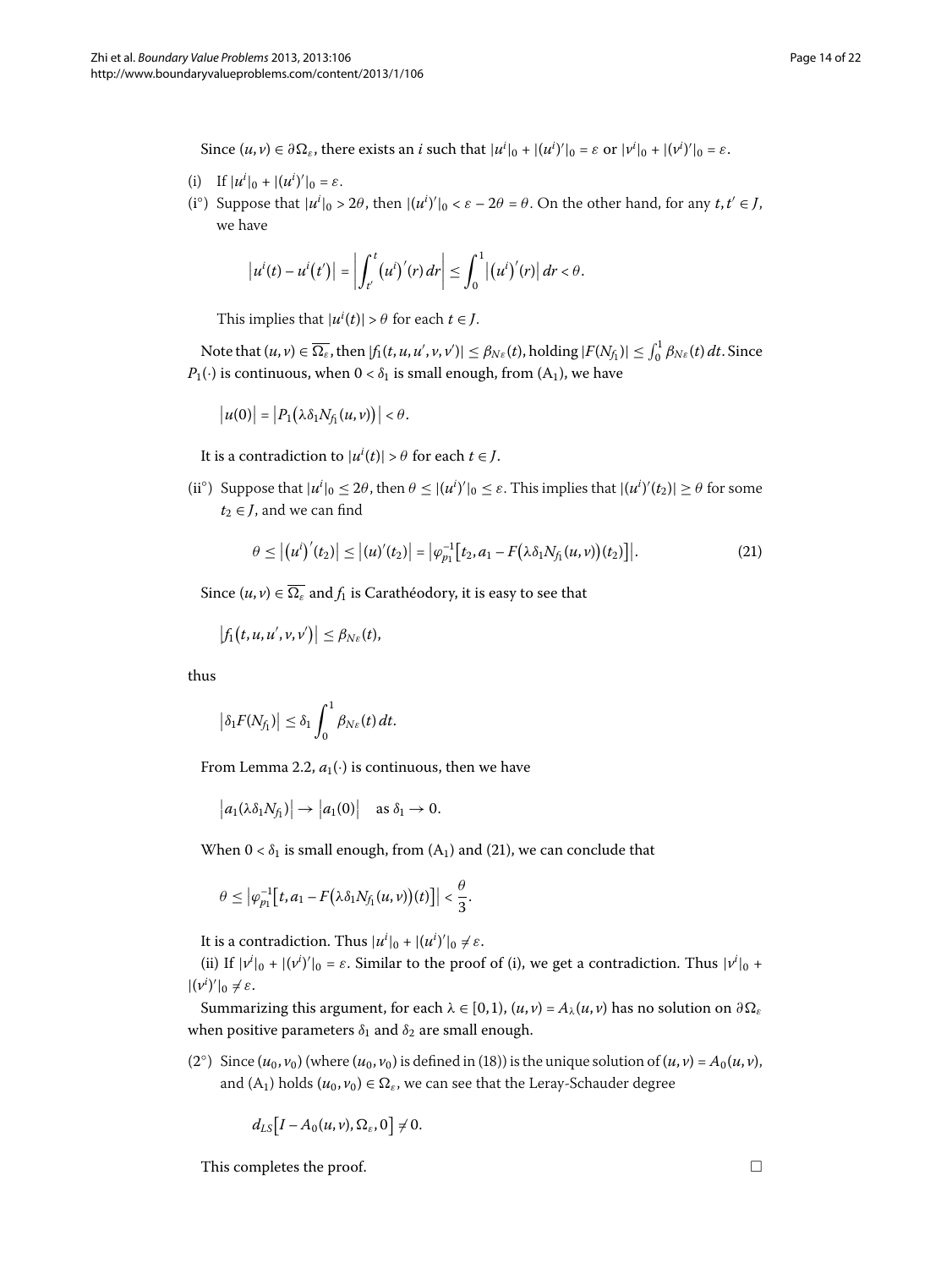As applications of Theorem 3.2, we have the following.

**Corollary 3.3** Assume that  $f_l(t, u, u', v, v') = \mu_l(t) |u|^{m_l(t)-2} u(t) + \gamma_l(t) |u'|^{n_l(t)-2} u'(t)$  $\widetilde{\mu}_l(t)|v|^{\widetilde{m}_l(t)-2}v(t)+\widetilde{\gamma}_l(t)|v'|^{\widetilde{n}_l(t)-2}v'(t),$  where  $l=1,2; m_l, n_l, \widetilde{m}_l, \widetilde{n}_l, \mu_l, \gamma_l, \widetilde{\mu}_l, \widetilde{\gamma}_l \in C(J,\mathbb{R})$  sat $i$ *sfy* max<sub>*t∈I*</sub>  $p_l(t) < m_l$ ,  $m_l$ ,  $\widetilde{n}_l$ ,  $\forall t \in J$ . If  $|e_1|$  and  $|e_2|$  are small enough, then the problem (*P*) *possesses at least one solution*.

*Proof* It is easy to have

$$
\left|f_l(t, u, u', v, v')\right| \leq \left|\mu_l(t)\right| |u|^{m_l(t)-1} + \left|\gamma_l(t)\right| |u'|^{n_l(t)-1} + \left|\widetilde{\mu}_l(t)\right| |v|^{\widetilde{m}_l(t)-1} + \left|\widetilde{\gamma}_l(t)\right| |v'|^{\widetilde{n}_l(t)-1}.
$$

From  $\mu_l$ ,  $\gamma_l$ ,  $\widetilde{\mu}_l$ ,  $\widetilde{\gamma}_l \in C(J, \mathbb{R})$  and the definition of  $\Omega_{\varepsilon}$ , we have

$$
\left|f_l\big(t,u,u',v,v'\big)\right|\leq C_{13}\varepsilon^{m_l(t)-1}+C_{14}\varepsilon^{n_l(t)-1}+C_{15}\varepsilon^{\widetilde{m}_l(t)-1}+C_{16}\varepsilon^{\widetilde{n}_l(t)-1}.
$$

Since  $\max_{t \in I} p_l(t) < m_l, n_l, \widetilde{n}_l, \widetilde{n}_l$ , then there exists a small enough  $\varepsilon$  such that

$$
\left|f_l\big(t,u,u',v,v'\big)\right| \leq \frac{1-\sigma_1}{4N} \cdot \left(\frac{\theta}{3}\right)^{p_l(t)-1}.
$$

From Lemma 2[.](#page-3-3)2 and the small enough  $|e_2|$ , we have

$$
\left|a_1(\delta_1 f_1)\right| \leq \frac{2N}{1-\sigma_1} \cdot \left(\|\delta_1 f_1\|_{L^1} + |e_2|\right) < \left(\frac{\theta}{3}\right)^{p_1(t)-1},
$$

then  $|a_1(0)| < \min_{t \in J} (\frac{\theta}{3})^{p_1(t)-1}$  is valid.

Similarly, we have  $|a_2(0)| < \min_{t \in J} (\frac{\theta}{2})^{p_2(t)-1}$ .

Obviously, it follows from  $|a_1(0)| < \min_{t \in J} (\frac{\theta}{3})^{p_1(t)-1}$ ,  $|a_2(0)| < \min_{t \in J} (\frac{\theta}{2})^{p_2(t)-1}$  and the small enough  $|e_1|$  that  $(u_0, v_0) \in \Omega_{\varepsilon}$ ,  $|P_1(0)| < \theta$ , and  $|P_2(0)| < \theta$ .

Thus, the conditions of  $(A_1)$  are satisfied, then the problem  $(P)$  possesses at least one  $\Box$  solution.

**Corollary 3.4** Assume that  $f_l(t, u, u', v, v') = \mu_l(t) |u|^{m_l(t)-2} u(t) + \gamma_l(t) |u'|^{n_l(t)-2} u'(t)$  $\widetilde{\mu}_l(t)|v|^{\widetilde{m}_l(t)-2}v(t)+\widetilde{\gamma}_l(t)|v'|^{\widetilde{n}_l(t)-2}v'(t),$  where  $l=1,2; m_l,n_l,\widetilde{m}_l,\widetilde{n}_l,\mu_l,\gamma_l,\widetilde{\mu}_l,\widetilde{\gamma}_l\in C(J,\mathbb{R})$  satisfy  $\min_{t \in I} p_l(t) \leq m_l, n_l, \widetilde{m}_l, \widetilde{n}_l \leq \max_{t \in I} p_l(t)$ . If  $|e_1|, |e_2|$  and  $\delta_l$  are small enough, then the *problem* (*P*) *possesses at least one solution*.

Proof From Lemma 2.2, we have

$$
|a_1(\delta_1 f_1)| \leq \frac{2N}{1-\sigma_1} \cdot (||\delta_1 f_1||_{L^1} + |e_2|).
$$

Since  $a_1(\delta_1 f_1)$  is dependent on the small enough  $\delta_1$  and  $|e_2|$ , then it follows from the continuity of  $a_1$  that  $|a_1(0)|$  is small enough, which implies that

$$
\left|a_1(0)\right| < \min_{t \in J} \left(\frac{\theta}{3}\right)^{p_1(t)-1}
$$

Similarly, we have  $|a_2(0)| < \min_{t \in J} (\frac{\theta}{2})^{p_2(t)-1}$ .

.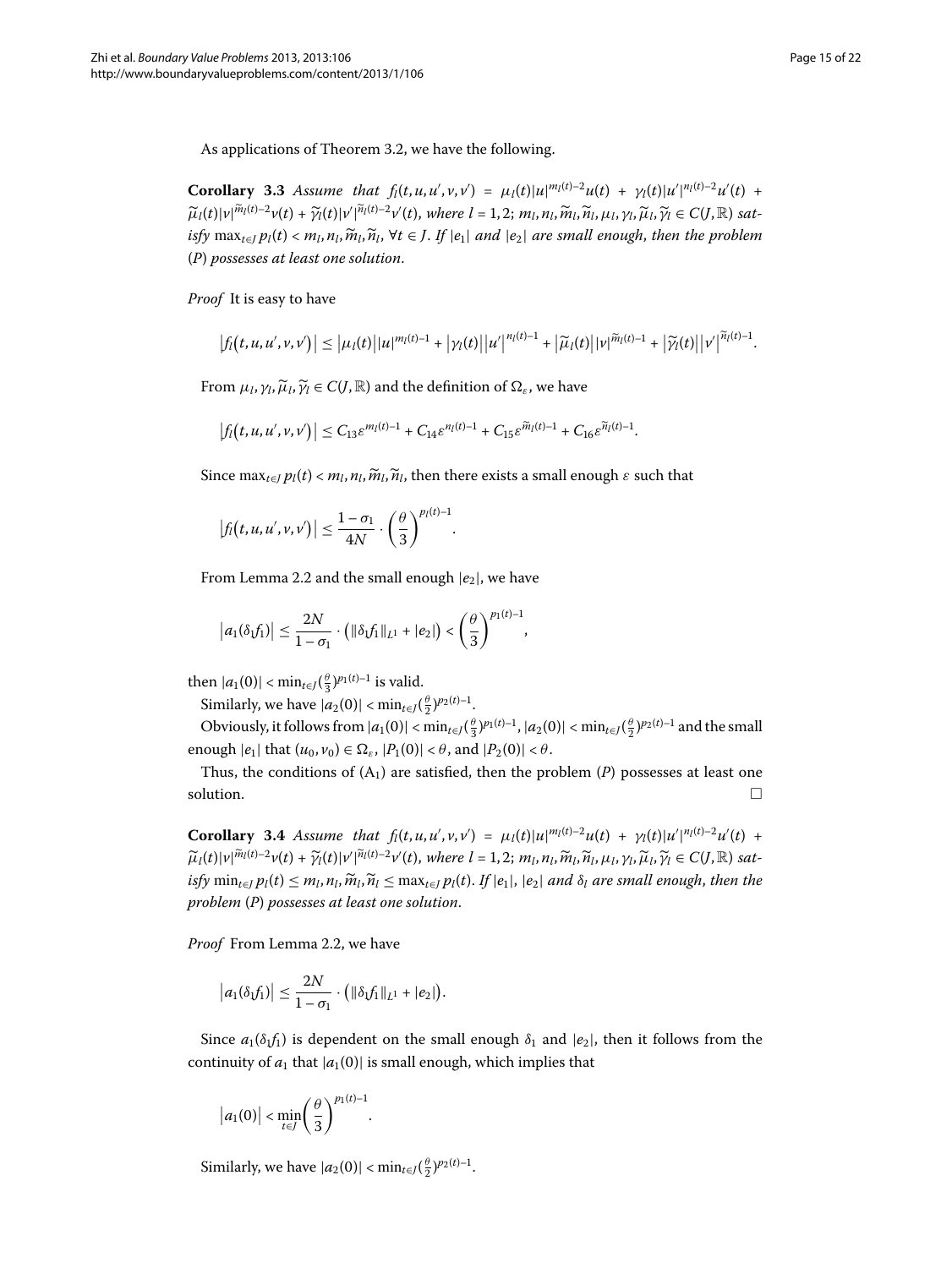From  $|a_1(0)| < \min_{t \in J} (\frac{\theta}{3})^{p_1(t)-1}$ ,  $|a_2(0)| < \min_{t \in J} (\frac{\theta}{2})^{p_2(t)-1}$  and the small enough  $|e_1|$  and  $|e_2|$ , it is easy to have that  $(u_0, v_0) \in \Omega_{\varepsilon}$ ,  $|P_1(0)| < \theta$ , and  $|P_2(0)| < \theta$ .

Thus, the conditions of  $(A_1)$  are satisfied, then the problem  $(P)$  possesses at least one  $\Box$  solution.  $\Box$ 

We denote

$$
\Omega_{\varepsilon_1,\varepsilon_2} = \left\{ (u,v) \in W \mid \max_{1 \le i \le N} (|u^i|_0 + |(u^i)'|_0) < \varepsilon_1 \text{ and } \max_{1 \le i \le N} (|v^i|_0 + |(v^i)'|_0) < \varepsilon_2 \right\},
$$
\n
$$
\theta_1 = \frac{\varepsilon_1}{3}, \qquad \theta_2 = \frac{\varepsilon_2}{3}.
$$

Assume the following.

<span id="page-15-0"></span>(A<sub>2</sub>) Let positive constants  $\varepsilon_1$  and  $\varepsilon_2$  be such that  $(u_0, v_0) \in \Omega_{\varepsilon_1, \varepsilon_2}$ ,  $|P_1(0)| < \theta_1$ ,  $|P_2(0)| < \theta_2$ and  $|a_1(0)| < \min_{t \in J}(\frac{\theta_1}{3})^{p_1(t)-1}$ ,  $|a_2(0)| < \min_{t \in J}(\frac{\theta_2}{2})^{p_2(t)-1}$ , where  $(u_0, v_0)$  is defined in [\(](#page-6-1)18),  $a_1(\cdot)$  and  $a_2(\cdot)$  are defined in (5) and (13), respectively.

It is easy to see that  $\Omega_{\varepsilon_1,\varepsilon_2}$  is an open bounded domain in *W*. We have the following.

**Corollary .** *Assume that*

$$
f_1(t, u, u', v, v') = \mu(t)|u|^{m(t)-2}u(t) + \gamma(t)|u'|^{n(t)-2}u'(t) + \widetilde{\mu}(t)|v|^{\widetilde{m}(t)-2}v(t) + \widetilde{\gamma}(t)|v'|^{\widetilde{n}(t)-2}v'(t),
$$
  

$$
f_2(t, u, u', v, v') = \varkappa(t)|u|^{\epsilon}|v|^{\varrho(t)-2}v(t) + \widetilde{\varkappa}(t)|u'|^{\widetilde{\epsilon}}|v'|^{\widetilde{\varrho}(t)-2}v'(t),
$$

*where*  $\epsilon$ ,  $\tilde{\epsilon}$  *are positive constants*;  $m, n, \tilde{m}, \tilde{n}, \varrho, \tilde{\varrho}, \mu, \gamma, \tilde{\mu}, \tilde{\gamma}, \varkappa, \tilde{\varkappa} \in C(J, \mathbb{R})$  *satisfy*  $1 <$  $m, n, \widetilde{m}, \widetilde{n} < \min_{t \in I} p_1(t)$ , and  $\max_{t \in I} p_2(t) < \varrho, \widetilde{\varrho}, \forall t \in J$ . Then the problem (*P*) possesses at *least one solution*.

*Proof* Similar to the proof of Theorem 3.2, we only need to prove that  $(A_2)$  is satisfied, then we can conclude that the problem (*P*) possesses at least one solution.

From  $\mu$ ,  $\gamma$ ,  $\widetilde{\mu}$ ,  $\widetilde{\gamma} \in C(J, \mathbb{R})$  and the definition of  $\Omega_{\varepsilon_1,\varepsilon_2}$ , it is easy to have that

$$
\left|f_1(t,u,u',\nu,\nu')\right| \leq C_{17}\varepsilon_1^{m(t)-1} + C_{18}\varepsilon_1^{n(t)-1} + C_{19}\varepsilon_2^{\widetilde{m}(t)-1} + C_{20}\varepsilon_2^{\widetilde{n}(t)-1},
$$

where we suppose  $\varepsilon_2 < 1 < \varepsilon_1$ . Since  $1 < m, n, \widetilde{m}, \widetilde{n} < \min_{t \in I} p_1(t)$ , then there exists a big enough  $\varepsilon_1$  such that

$$
\left|f_1(t,u,u',v,v')\right| \leq \frac{1-\sigma_1}{3N} \cdot \left(\frac{\theta_1}{3}\right)^{p_1(t)-1}.
$$

From Lemma 2[.](#page-3-3)2, we have

$$
\left|a_1(\delta_1 f_1)\right| \leq \frac{2N}{1-\sigma_1} \cdot \left( \|\delta_1 f_1\|_{L^1} + |e_2| \right) < \left(\frac{\theta_1}{3}\right)^{p_1(t)-1},
$$

then  $|a_1(0)| < \min_{t \in J} (\frac{\theta_1}{3})^{p_1(t)-1}$  is valid.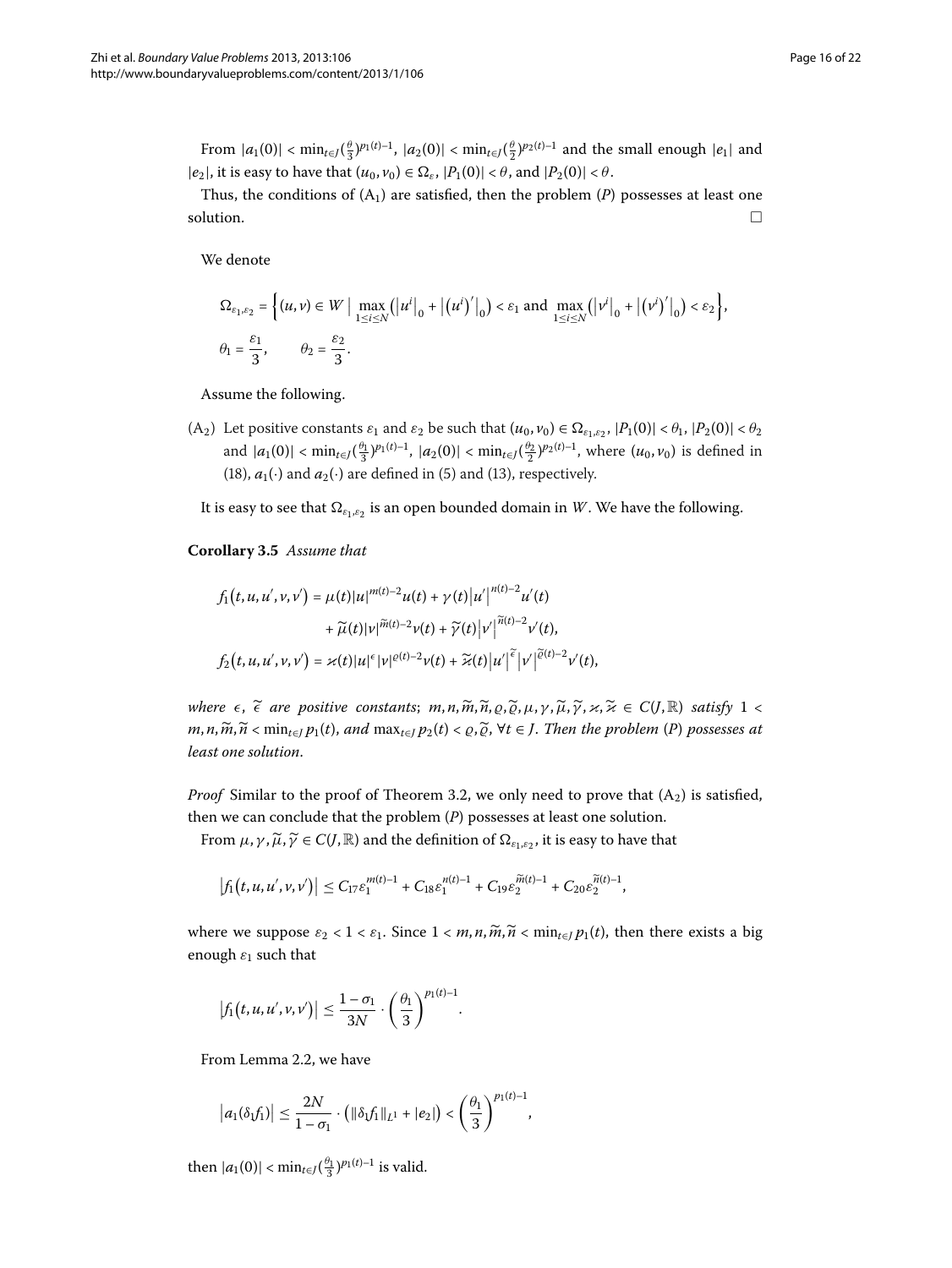From  $\kappa, \widetilde{\kappa} \in C(J, \mathbb{R})$  and the definition of  $\Omega_{\varepsilon_1, \varepsilon_2}$ , we have

$$
\left|f_2\big(t,u,u',v,v'\big)\right|\leq C_{21}\varepsilon_1^\varepsilon\varepsilon_2^{ \varrho(t)-1}+C_{22}\varepsilon_1^{\widetilde\varepsilon}\varepsilon_2^{\widetilde\varrho(t)-1}.
$$

Since  $\max_{t \in J} p_2(t) < \varrho, \widetilde{\varrho}$ , then there exists a  $\varepsilon_2$  such that  $\varepsilon_2 < \left(\frac{C_{23}}{C_{21}\varepsilon_1^{\epsilon_1} + C_{22}\varepsilon_1^{\epsilon_2}}\right)^{\frac{1}{\varrho^* - p_2^+}}$  (where  $\rho^* = \min\{\rho^-, \tilde{\rho}^-\}\)$ , which implies that

$$
\left|f_2(t,u,u',v,v')\right| \leq \frac{1}{4N} \cdot \left(\frac{\theta_2}{2}\right)^{p_2(t)-1}.
$$

From Lemma 2[.](#page-4-2)3, we have

$$
|a_2(\delta_2 f_2)| \le 3N \|\delta_2 f_2\|_0 < \left(\frac{\theta_2}{2}\right)^{p_2(t)-1},
$$

then  $|a_2(0)| < \min_{t \in J} (\frac{\theta_2}{2})^{p_2(t)-1}$  is valid.

Obviously, it follows from  $|a_1(0)| < \min_{t \in J} (\frac{\theta_1}{3})^{p_1(t)-1}$  and  $|a_2(0)| < \min_{t \in J} (\frac{\theta_2}{2})^{p_2(t)-1}$  that  $(u_0, v_0) \in \Omega_{\varepsilon_1, \varepsilon_2}$ ,  $|P_1(0)| < \theta_1$ , and  $|P_2(0)| < \theta_2$ .

Thus, the conditions of  $(A_2)$  are satisfied, then the problem  $(P)$  possesses at least one  $\Box$  solution.  $\Box$ 

**Corollary .** *Assume that*

$$
f_1(t, u, u', v, v') = \varkappa(t) |u|^{\epsilon} |v|^{\epsilon(t)-2} v(t) + \widetilde{\varkappa}(t) |u'|^{\widetilde{\epsilon}} |v'|^{\widetilde{\epsilon}(t)-2} v'(t),
$$
  

$$
f_2(t, u, u', v, v') = \mu(t) |u|^{m(t)-2} u(t) + \gamma(t) |u'|^{n(t)-2} u'(t) + \widetilde{\mu}(t) |v|^{\widetilde{n}(t)-2} v(t) + \widetilde{\gamma}(t) |v'|^{\widetilde{n}(t)-2} v'(t),
$$

<span id="page-16-0"></span>*where*  $\epsilon$ ,  $\tilde{\epsilon}$  *are positive constants*;  $\varrho$ ,  $\tilde{\varrho}$ ,  $m$ ,  $n$ ,  $\tilde{m}$ ,  $\tilde{n}$ ,  $\varkappa$ ,  $\tilde{\mu}$ ,  $\tilde{\mu}$ ,  $\tilde{\psi}$   $\tilde{\psi}$   $\in C(J, \mathbb{R})$  *satisfy*  $\max_{t\in I} p_1(t) < \varrho, \widetilde{\varrho},$  and  $1 < m, n, \widetilde{m}, \widetilde{n} < \min_{t\in I} p_2(t), \forall t \in J$ . If  $|e_1|$  and  $|e_2|$  are small enough, *then the problem* (*P*) *possesses at least one solution*.

*Proof* Similar to the proof of Corollary 3[.](#page-15-0)5, we conclude that  $(A_2)$  is satisfied. Then the problem (*P*) possesses at least one solution.  $\Box$ 

#### <span id="page-16-1"></span>**4 Existence of nonnegative solutions**

In the following, we deal with the existence of nonnegative solutions of  $(P)$ . For any  $x =$  $(x^1, \ldots, x^N) \in \mathbb{R}^N$ , the notation  $x \ge 0$   $(x > 0)$  means  $x^j \ge 0$   $(x^j > 0)$  for any  $j = 1, \ldots, N$ . For any  $x, y \in \mathbb{R}^N$ , the notation  $x \ge y$  means  $x - y \ge 0$ , the notation  $x > y$  means  $x - y > 0$ .

**Theorem 4.1** We assume that

- $(1^0)$   $\delta_1 f_1(t, x, y, z, w) \leq 0$ ,  $\forall (t, x, y, z, w) \in J \times \mathbb{R}^N \times \mathbb{R}^N \times \mathbb{R}^N \times \mathbb{R}^N;$
- $(2^0)$   $\delta_2 f_2(t, x, y, z, w) \geq 0$ ,  $\forall (t, x, y, z, w) \in J \times \mathbb{R}^N \times \mathbb{R}^N \times \mathbb{R}^N \times \mathbb{R}^N$ ;
- $(3^0)$   $e_1 \geq 0$ ;
- $(4^0)$   $e_2 \leq 0$ .

*Then every solution of* (*P*) *is nonnegative*.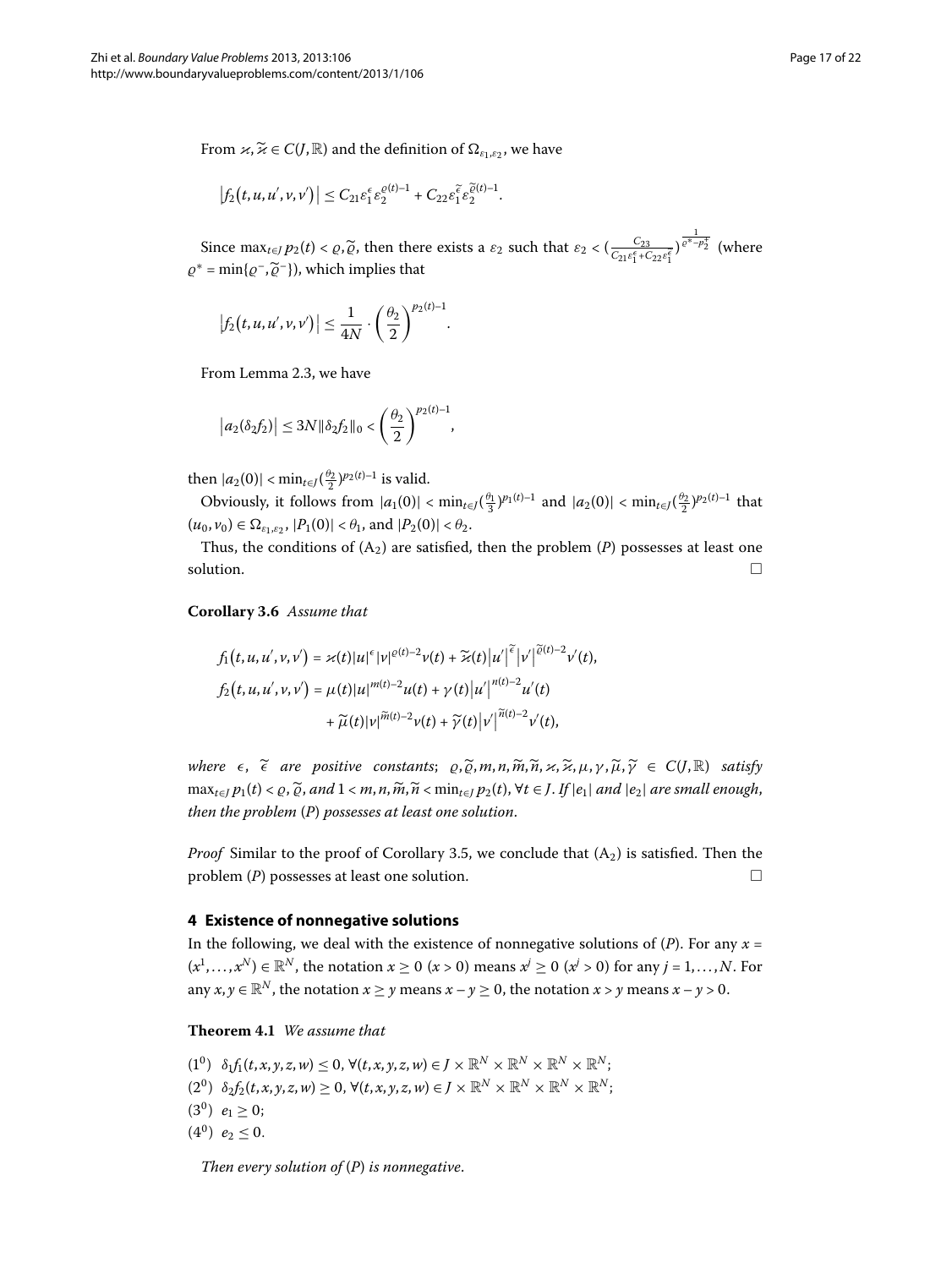*Proof* (i) We shall show that  $u(t)$  is nonnegative.

If  $(u, v)$  is a solution of  $(P)$ , from Lemma 2[.](#page-7-0)5, we have

$$
\varphi_{p_1}(t, u'(t)) = a_1(\delta_1 N_{f_1}(u, v)) - \int_0^t \delta_1 f_1(s, u, u', v, v') ds, \quad \forall t \in J,
$$

which together with  $(5)$  $(5)$ ,  $(1^0)$  and  $(4^0)$  implies that

$$
\varphi_{p_1}(t, u'(t))
$$
\n
$$
= a_1(\delta_1 N_{f_1}(u, v)) - F(\delta_1 N_{f_1}(u, v))(t)
$$
\n
$$
= \frac{\int_0^1 \delta_1 N_{f_1}(u, v)(t) dt - \int_0^1 k(t) \int_0^t \delta_1 N_{f_1}(u, v)(s) ds dt + e_2}{1 - \sigma_1} - \int_0^t \delta_1 N_{f_1}(u, v)(s) ds
$$
\n
$$
= \frac{1}{1 - \sigma_1} \left\{ \int_0^1 k(t) \int_t^1 \delta_1 N_{f_1}(u, v)(s) ds dt + (1 - \sigma_1) \int_t^1 \delta_1 N_{f_1}(u, v)(s) ds + e_2 \right\} \leq 0.
$$

Thus  $u'(t) \leq 0$  for any  $t \in J$ . Holding  $u(t)$  is decreasing, namely  $u(t_1) \geq u(t_2)$  for any *t*<sub>1</sub>*, t*<sub>2</sub> ∈ *J* with *t*<sub>1</sub> < *t*<sub>2</sub>*.* 

According to the boundary value condition  $(2)$  $(2)$  and condition  $(3<sup>0</sup>)$ , we have

$$
u(1) = \sum_{i=1}^{m-2} \alpha_i u(\xi_i) + e_1 \ge \sum_{i=1}^{m-2} \alpha_i u(1) + e_1,
$$

then

$$
u(1) \geq \frac{e_1}{1 - \sum_{i=1}^{m-2} \alpha_i} \geq 0.
$$

Thus  $u(t)$  is nonnegative.

(ii) We shall show that  $v(t)$  is nonnegative.

If  $(u, v)$  is a solution of  $(P)$ , From Lemma 2[.](#page-7-0)5, we have

<span id="page-17-0"></span>
$$
v(t) = v(0) + F\big\{\varphi_{p_2}^{-1}\big[t, a_2 - F(\delta_2 N_{f_2}(u, v))\big]\big\}(t).
$$

<span id="page-17-1"></span>We claim that  $a_2(\delta_2 N_{f_2}(u, v)) \ge 0$ . If it is false, then there exists some  $j \in \{1, ..., N\}$  such that  $a_2^j(\delta_2 N_{\mathit{f}_2}(u,v))$  < 0, which together with condition (2<sup>0</sup>) implies that

$$
[a_2(\delta_2 N_{f_2}(u,v)) - F(\delta_2 N_{f_2}(u,v))(t)]^j < 0, \quad \forall t \in J.
$$
 (22)

Similar to the proof of Lemma 2[.](#page-4-2)3, the boundary value condition  $(8)$  implies

$$
0 = \frac{k_1 \varphi_{p_2}^{-1}(0, a_2) + \int_0^1 e(t) \int_0^t \varphi_{p_2}^{-1}[s, a_2 - F(\delta_2 N_{f_2}(u, v))(s)] ds dt}{1 - \sigma_2} + \frac{\sum_{i=1}^{m-2} \beta_i \int_{\eta_i}^1 \varphi_{p_2}^{-1}[t, a_2 - F(\delta_2 N_{f_2}(u, v))(t)] dt + k_2 \varphi_{p_2}^{-1}[1, a_2 - F(\delta_2 N_{f_2}(u, v))(1)]}{1 - \sum_{i=1}^{m-2} \beta_i} + \int_0^1 \varphi_{p_2}^{-1}[t, a_2 - F(\delta_2 N_{f_2}(u, v))(t)] dt.
$$
\n(23)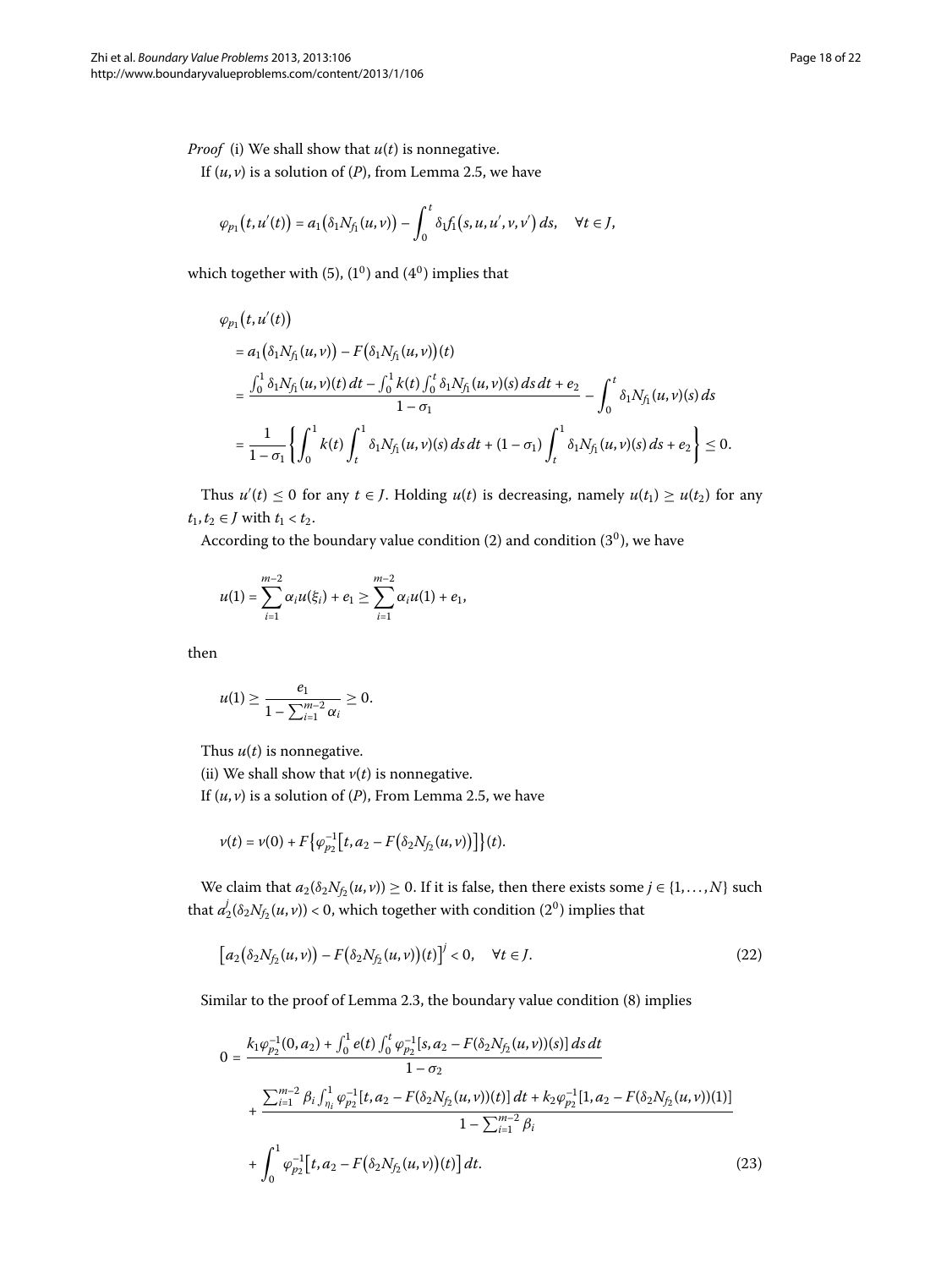<span id="page-18-1"></span>From [\(](#page-17-1)22) and  $a_2^j(\delta_2 N_{f_2}(u,v)) < 0$ , we get a contradiction to (23). Thus  $a_2(\delta_2 N_{f_2}(u, v)) \geq 0$ . We claim that

<span id="page-18-0"></span>
$$
a_2(\delta_2 N_{f_2}(u,v)) - F(\delta_2 N_{f_2}(u,v))(1) \le 0.
$$
\n(24)

If it is false, then there exists some  $j \in \{1, \ldots, N\}$  such that

$$
[a_2(\delta_2 N_{f_2}(u,v)) - F(\delta_2 N_{f_2}(u,v))(1)]^j > 0,
$$

which together with condition  $(2^0)$  implies

$$
[a_2(\delta_2 N_{f_2}(u,v)) - F(\delta_2 N_{f_2}(u,v))(t)]^j > 0, \quad \forall t \in J.
$$
 (25)

From [\(](#page-17-1)25) and  $a_2(\delta_2 N_{f_2}(u, v)) \ge 0$ , we get a contradiction to (23). Thus (24) is valid. Denote

$$
\Gamma(t) = a_2(\delta_2 N_{f_2}(u,v)) - F(\delta_2 N_{f_2}(u,v))(t), \quad \forall t \in J.
$$

Obviously,  $\Gamma(0) = a_2(\delta_2 N_{f_2}(u, v)) \ge 0$ ,  $\Gamma(1) \le 0$ , and  $\Gamma(t)$  is decreasing, *i.e.*,  $\Gamma(t') \le \Gamma(t'')$ for any  $t', t'' \in J$  with  $t' \geq t''$ . For any  $j = 1, ..., N$ , there exist  $\zeta_j \in J$  such that

 $\Gamma^{j}(t) \geq 0$ ,  $\forall t \in [0, \zeta_{j}]$  and  $\Gamma^{j}(t) \leq 0$ ,  $\forall t \in [\zeta_{j}, T)$ .

We can conclude that  $v^j(t)$  is increasing on  $[0,\zeta_j]$ , and  $v^j(t)$  is decreasing on  $[\zeta_j,T]$ . Thus

<span id="page-18-2"></span>
$$
\min\{\nu^j(0),\nu^j(1)\}=\inf_{t\in I}\nu^j(t), \quad j=1,\ldots,N.
$$

For any fixed  $j \in \{1, \ldots, N\}$ , if

$$
v^j(0) = \inf_{t \in I} v^j(t),
$$

which together with  $(8)$  $(8)$  implies that

<span id="page-18-3"></span>
$$
v^{j}(0) = \int_{0}^{1} e(t)v^{j}(t) dt + k_{1}(v')^{j}(0) \ge \int_{0}^{1} e(t)v^{j}(0) dt + k_{1}(v')^{j}(0).
$$
 (26)

From  $a_2(\delta_2 N_{f_2}(u, v)) \geq 0$ , we have

<span id="page-18-4"></span>
$$
(\nu')^{i}(0) = (\varphi_{p_2}^{-1}[0, a_2])^{i} \ge 0.
$$
\n(27)

It follows from  $(26)$  and  $(27)$  that

 $v^j(0) \geq \frac{k_1(v')^j(0)}{1-\sigma_0}$  $\frac{1-\sigma_2}{1-\sigma_2}\geq 0.$ 

$$
\mathbf{If}
$$

$$
v^{j}(1) = \inf_{t \in I} v^{j}(t),
$$
\n(28)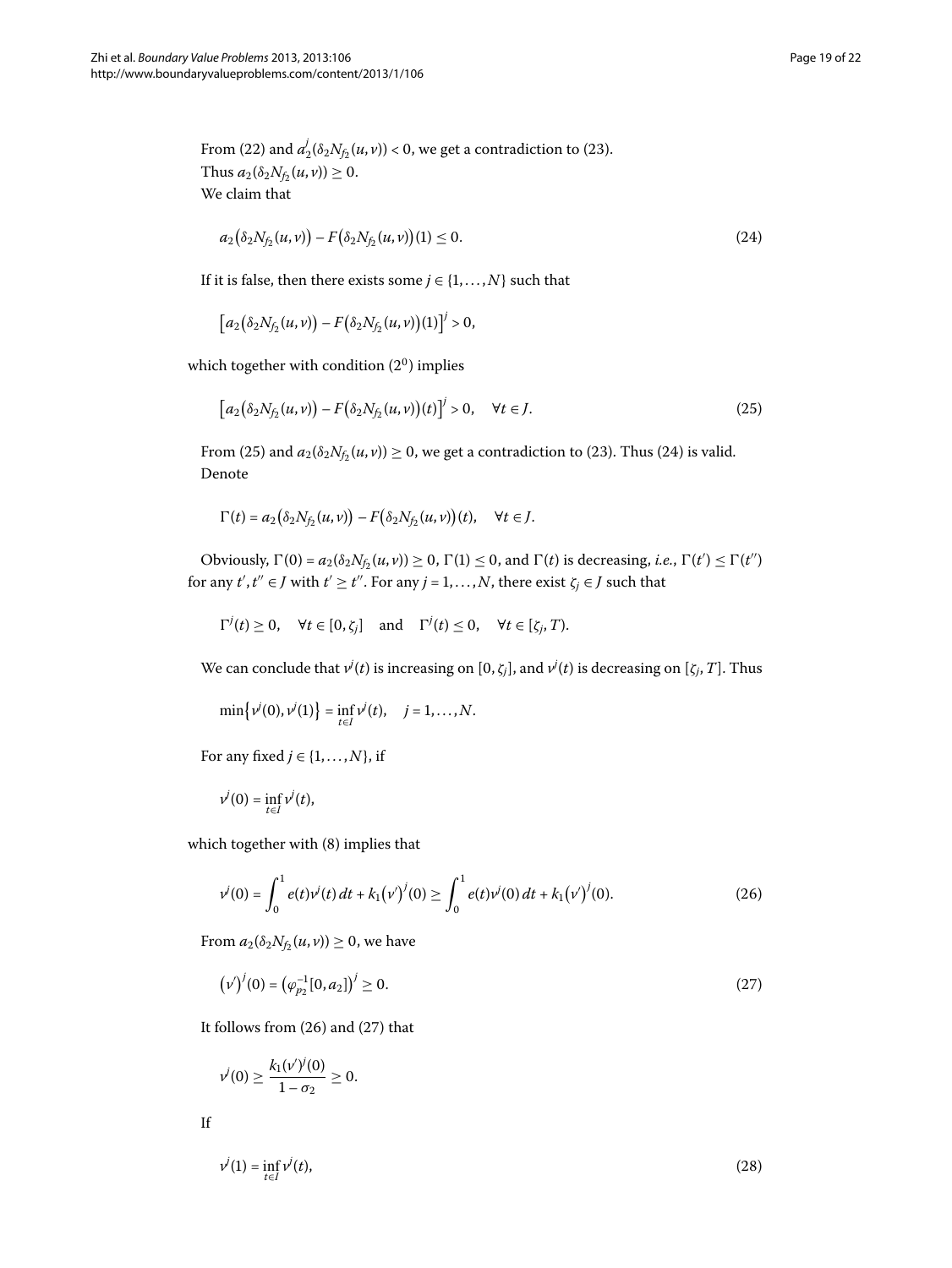from  $(8)$  $(8)$  and  $(28)$ , we have

$$
\nu^{j}(1) = \sum_{i=1}^{m-2} \beta_{i} \nu^{j}(\eta_{i}) - k_{2} (\nu^{\prime})^{j}(1) \ge \sum_{i=1}^{m-2} \beta_{i} \nu^{j}(1) - k_{2} (\nu^{\prime})^{j}(1).
$$
\n(29)

Since  $a_2(\delta_2 N_{f_2}(u, v)) - F(\delta_2 N_{f_2}(u, v))(1) \le 0$ , we have

$$
(\nu')^{j}(1) = (\varphi_{p_2}^{-1}[1, a_2 - F(\delta_2 N_{f_2}(u, v))(1)])^{j} \leq 0.
$$
\n(30)

<span id="page-19-2"></span>Combining  $(29)$  and  $(30)$ , we have

$$
\nu^j(1) \geq \frac{-k_2(\nu')^j(1)}{1 - \sum_{i=1}^{m-2} \beta_i} \geq 0.
$$

Thus  $v(t)$  is nonnegative.

Combining (i) and (ii), we find that every solution of  $(P)$  is nonnegative.

<span id="page-19-1"></span><span id="page-19-0"></span>

## **Corollary .** *We assume that*

 $(1^0)$   $\delta_1 f_1(t, x, y, z, w) \leq 0$ ,  $\forall (t, x, y, z, w) \in J \times \mathbb{R}^N \times \mathbb{R}^N \times \mathbb{R}^N \times \mathbb{R}^N$  with  $x, z \geq 0$ ;  $(2^0)$   $\delta_2 f_2(t, x, y, z, w) \geq 0$ ,  $\forall (t, x, y, z, w) \in J \times \mathbb{R}^N \times \mathbb{R}^N \times \mathbb{R}^N \times \mathbb{R}^N$  with  $x, z \geq 0$ ;  $(3^0)$   $e_1 \geq 0;$  $(4^0)$   $e_2 \leq 0$ .

*Then we have*

- (a) *Under the conditions of Theorem* 3[.](#page-10-3)1, (*P*) *has at least one nonnegative solution*  $(u, v)$ ;
- (b) *Under the conditions of Theorem* 3[.](#page-12-1)2, (P) has at least one nonnegative solution  $(u, v)$ .

*Proof* (a) Define

$$
L_1(u) = (L_*(u^1), \ldots, L_*(u^N)), \qquad L_2(v) = (L_*(v^1), \ldots, L_*(v^N)),
$$

where

$$
L_*(t) = \begin{cases} t, & t \geq 0, \\ 0, & t < 0. \end{cases}
$$

Denote

$$
\widetilde{f}_l(t,u,u',v,v') = f_l(t,L_1(u),u',L_2(v),v'), \quad \forall (t,u,u',v,v') \in J \times \mathbb{R}^N \times \mathbb{R}^N \times \mathbb{R}^N \times \mathbb{R}^N,
$$

where  $l = 1, 2$ , then  $f_l(t, u, u', v, v')$  satisfies the Carathéodory condition,  $f_1(t, u, u', v, v') \leq 0$  $\text{and } f_2(t, u, u', v, v') \geq 0.$ 

We assume the following.

 $(A_2)$   $\lim_{|u|+|v| \to +\infty}$   $\left(\frac{f_l(t, u, u', v, v')}{\sqrt{(|u| + |v|)^{q_l(t)-1}}}\right) = 0$  for  $t \in J$  uniformly, where  $q_l(t) \in$  $C(I, \mathbb{R})$  and  $1 < q_l^- \leq q_l^+ < p_l^-$ .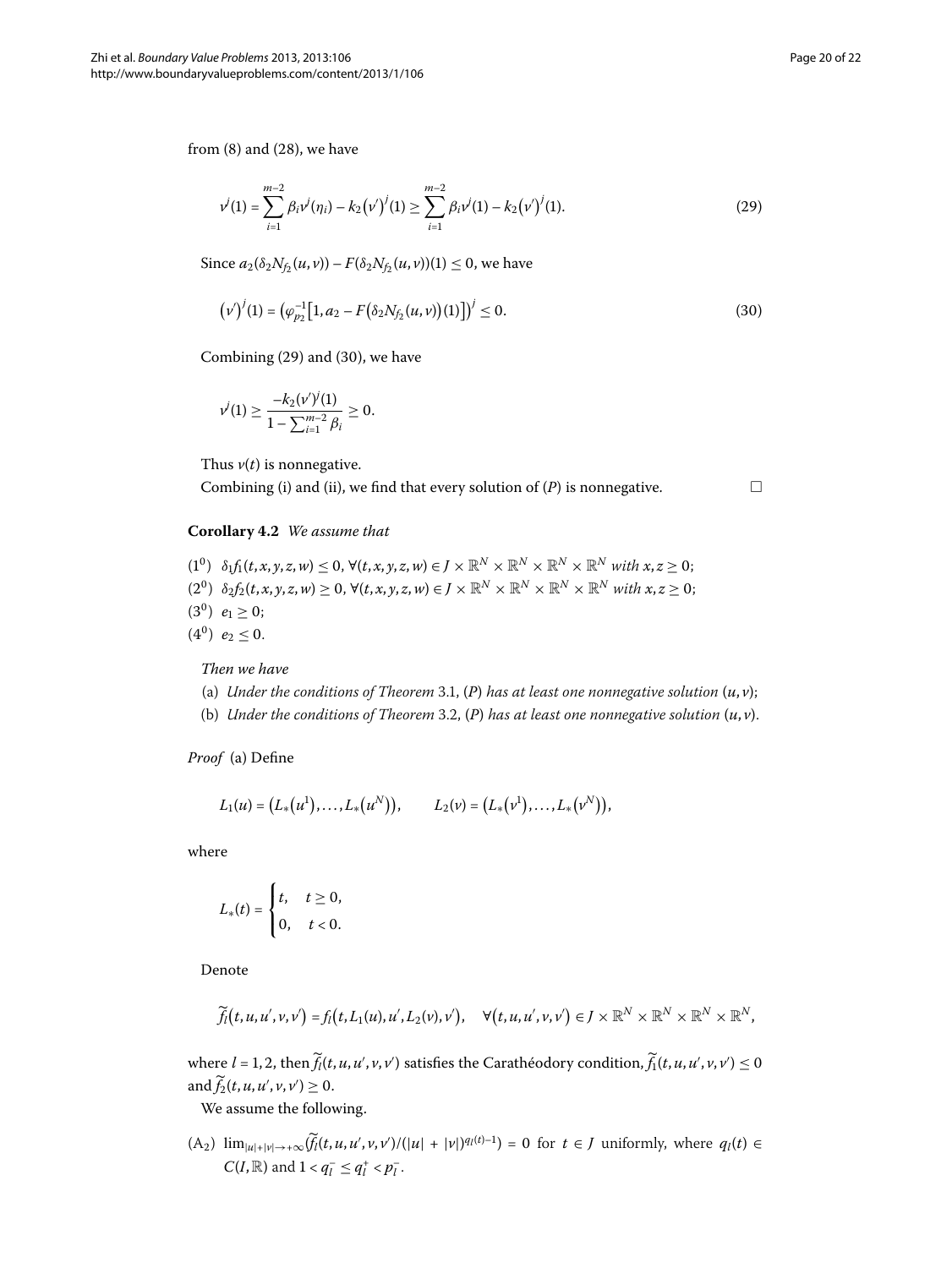Obviously,  $f_l(t, \cdot, \cdot, \cdot, \cdot)$  satisfies a sub- $(p_l^- - 1)$  growth condition. Let us consider the existence of solutions of the following system:

$$
-\Delta_{p_1(t)} u = \delta_1 \widetilde{f}_1(t, u, u', v, v'), \quad t \in (0, 1),
$$
  
\n
$$
-\Delta_{p_2(t)} v = \delta_2 \widetilde{f}_2(t, u, u', v, v'), \quad t \in (0, 1),
$$
  
\n
$$
u(1) = \sum_{i=1}^{m-2} \alpha_i u(\xi_i) + e_1,
$$
  
\n
$$
\lim_{t \to 1^-} |u'|^{p_1(t)-2} u'(t) = \int_0^1 k(t) |u'|^{p_1(t)-2} u'(t) dt + e_2,
$$
  
\n
$$
v(0) - k_1 v'(0) = \int_0^1 e(t) v(t) dt, \qquad v(1) + k_2 v'(1) = \sum_{i=1}^{m-2} \beta_i v(\eta_i).
$$
\n(31)

According to Theorem 3[.](#page-10-3)1, [\(](#page-20-0)31) has at least a solution  $(u, v)$ . From Theorem 4.1, we can see that  $(u, v)$  is nonnegative. Thus,  $(u, v)$  is a nonnegative solution of  $(P)$ .

(b) It is similar to the proof of (a).

This completes the proof.  $\Box$ 

## **5 Examples**

**Example 5.1** Consider the following problem:

$$
\begin{cases}\n-\triangle_{p_1(t)} u = f_1(t, u, u', v, v') = e^{-2t} (|u|^{q(t)-2} u + |u'|^{q(t)-2} u') \\
+ |v|^{q(t)-2} v + |v'|^{q(t)-2} v' + (t+1)^{-2}, \quad t \in (0,1), \\
-\triangle_{p_2(t)} v = f_2(t, u, u', v, v') = |u|^{q(t)-2} u + |u'|^{q(t)-2} u' \\
+ t^2 (|v|^{q(t)-2} v + |v'|^{q(t)-2} v') + (t+2)^2, \quad t \in (0,1), \\
u(1) = \sum_{i=1}^{m-2} \alpha_i u(\xi_i) + e_1, \\
\lim_{t \to 1^-} |u'|^{p_1(t)-2} u'(t) = \int_0^1 \frac{1}{1+t} |u'|^{p_1(t)-2} u'(t) dt + e_2, \\
v(0) - k_1 v'(0) = \int_0^1 e^{-t} v(t) dt, \qquad v(1) + k_2 v'(1) = \sum_{i=1}^{m-2} \beta_i v(\eta_i),\n\end{cases}
$$

where  $p_1(t) = 7 + 3^{-t} \cos 3t$ ,  $p_2(t) = 7 + 3^{-t} \sin 3t$ ,  $q(t) = 3 + 2^{-t} \cos t$ .

Obviously,  $f_1$  and  $f_2$  are Caratheodory,  $q(t) \leq 4 < 5 \leq \min\{p_1(t), p_2(t)\}, \sum_{i=1}^{m-2} \alpha_i < 1$ ,  $\sum_{i=1}^{m-2} \beta_i$  < 1, then the conditions of Theorem 3[.](#page-10-3)1 are satisfied, then  $(S_1)$  has a solution.

**Example 5.2** Consider the following problem

$$
\begin{cases}\n-\triangle_{p_1(t)} u = f_1(t, u, u', v, v') = -e^{-2t} (|u|^{q(t)-2} u + |u'|^{q(t)-1}) \\
-|v|^{q(t)-1} - |v'|^{q(t)-1} - (t+1)^{-2}, \quad t \in (0,1), \\
-\triangle_{p_2(t)} v = f_2(t, u, u', v, v') = |u|^{q(t)-2} u + |u'|^{q(t)-1} \\
+ t^2 (|v|^{q(t)-2} v + |v'|^{q(t)-1}) + (t+2)^2, \quad t \in (0,1), \\
u(1) = \sum_{i=1}^{m-2} \alpha_i u(\xi_i) + 1, \\
\lim_{t \to 1^-} |u'|^{p_1(t)-2} u'(t) = \int_0^1 \frac{1}{1+t} |u'|^{p_1(t)-2} u'(t) dt - 2, \\
v(0) - k_1 v'(0) = \int_0^1 e^{-t} v(t) dt, \qquad v(1) + k_2 v'(1) = \sum_{i=1}^{m-2} \beta_i v(\eta_i),\n\end{cases}
$$

where  $N = 1$ ,  $p_1(t) = 7 + 3^{-t} \cos 3t$ ,  $p_2(t) = 7 + 3^{-t} \sin 3t$ ,  $q(t) = 4 + e^{-2t} \sin 2t$ .

Obviously,  $f_1$  and  $f_2$  are Caratheodory,  $q(t) \le 5 < 6 \le \min\{p_1(t), p_2(t)\}, \sum_{i=1}^{m-2} \alpha_i < 1$ ,  $\sum_{i=1}^{m-2} \beta_i$  < 1, the conditions of Corollary 4[.](#page-19-2)2 are satisfied, then  $(S_2)$  has a nonnegative solution.

<span id="page-20-0"></span>